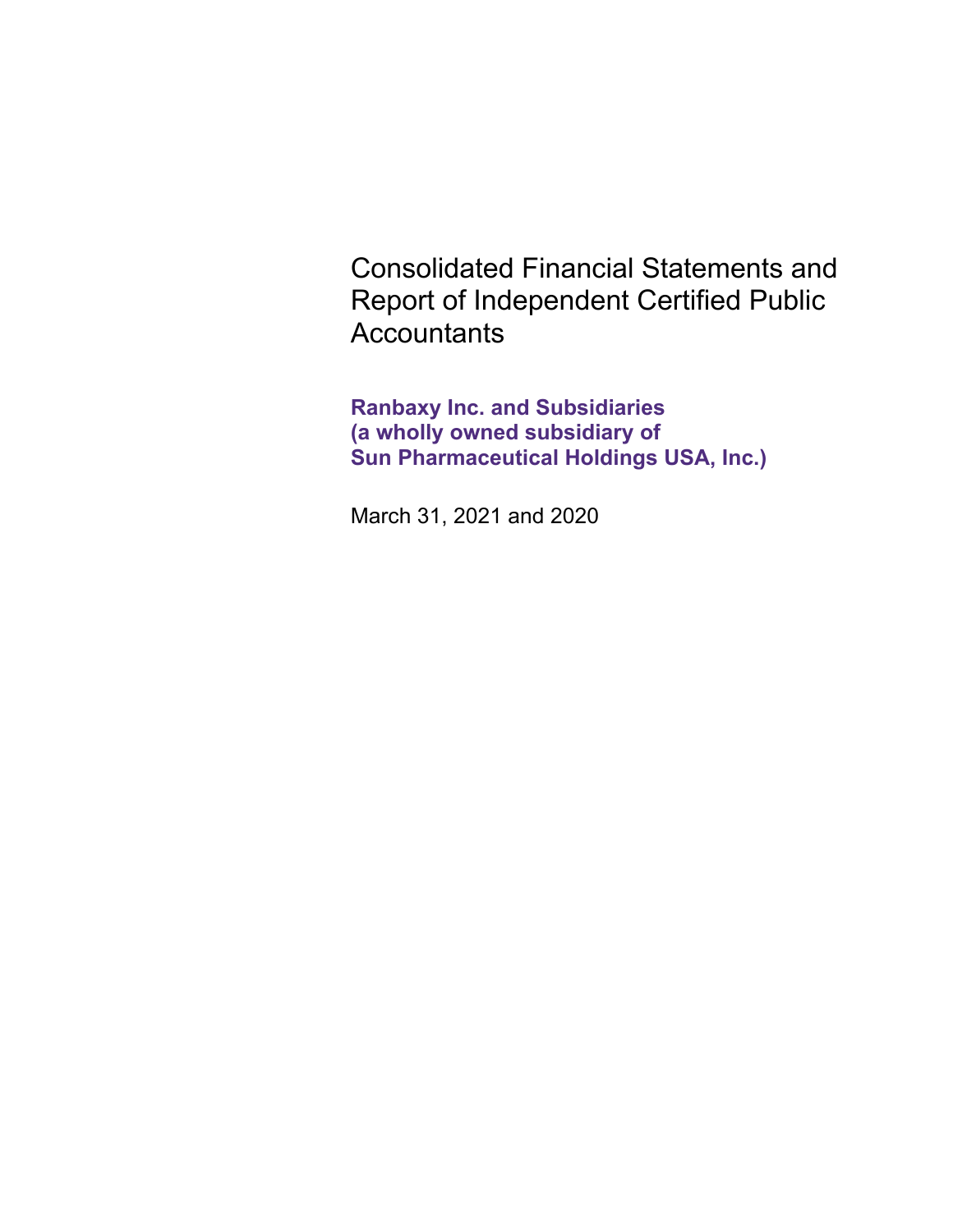#### **Contents** Page

| Report of Independent Certified Public Accountants                                                      | 3  |
|---------------------------------------------------------------------------------------------------------|----|
| <b>Consolidated Financial Statements</b>                                                                |    |
| Consolidated balance sheets                                                                             | 5  |
| Consolidated statements of operations                                                                   | 6  |
| Consolidated statements of shareholder's equity                                                         | 7  |
| Consolidated statements of cash flows                                                                   | 8  |
| Notes to consolidated financial statements                                                              | 9  |
| Supplementary Consolidating Information                                                                 |    |
| Report of Independent Certified Public Accountants on<br><b>Supplementary Consolidating Information</b> | 22 |
| Consolidating balance sheets                                                                            | 23 |
| Consolidating statements of operations                                                                  | 27 |
| Consolidating statements of shareholder's equity                                                        | 29 |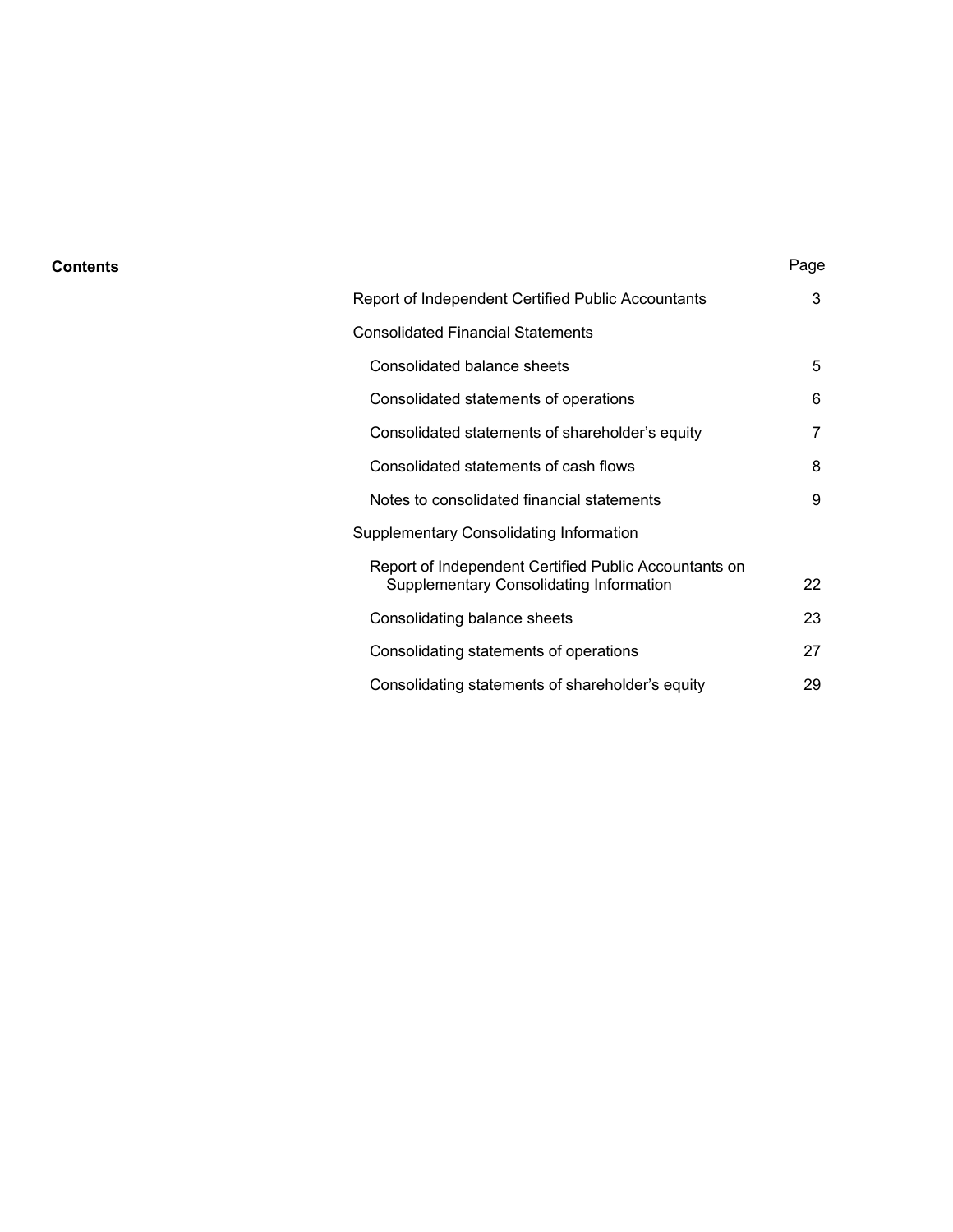

757 Third Ave., 9<sup>th</sup> Floor

New York, NY 10017

 $\overline{D}$  +1 212 599 0100  $F + 1$  212 370 4250

## GRANT THORNTON LLP **REPORT OF INDEPENDENT CERTIFIED PUBLIC ACCOUNTANTS**

Board of Directors and Shareholder Ranbaxy Inc. and Subsidiaries

We have audited the accompanying consolidated financial statements of Ranbaxy Inc. (a Delaware corporation) and subsidiaries, which comprise the consolidated balance sheet as of March 31, 2021, and the related consolidated statements of operations, shareholder's equity, and cash flows for the year then ended, and the related notes to the consolidated financial statements.

#### **Management's responsibility for the financial statements**

Management is responsible for the preparation and fair presentation of these consolidated financial statements in accordance with accounting principles generally accepted in the United States of America; this includes the design, implementation, and maintenance of internal control relevant to the preparation and fair presentation of consolidated financial statements that are free from material misstatement, whether due to fraud or error.

#### **Auditor's responsibility**

Our responsibility is to express an opinion on these consolidated financial statements based on our audit. We conducted our audit in accordance with auditing standards generally accepted in the United States of America. Those standards require that we plan and perform the audit to obtain reasonable assurance about whether the consolidated financial statements are free from material misstatement.

An audit involves performing procedures to obtain audit evidence about the amounts and disclosures in the consolidated financial statements. The procedures selected depend on the auditor's judgment, including the assessment of the risks of material misstatement of the consolidated financial statements, whether due to fraud or error. In making those risk assessments, the auditor considers internal control relevant to the entity's preparation and fair presentation of the consolidated financial statements in order to design audit procedures that are appropriate in the circumstances, but not for the purpose of expressing an opinion on the effectiveness of the entity's internal control. Accordingly, we express no such opinion. An audit also includes evaluating the appropriateness of accounting policies used and the reasonableness of significant accounting estimates made by management, as well as evaluating the overall presentation of the consolidated financial statements.

We believe that the audit evidence we have obtained is sufficient and appropriate to provide a basis for our audit opinion.

GT.COM GTACOM Grant Thornton LLP is the U.S. member firm of Grant Thornton International Ltd (GTIL). GTIL and each of its member firms are separate legal entities and are not a worldwide partnership.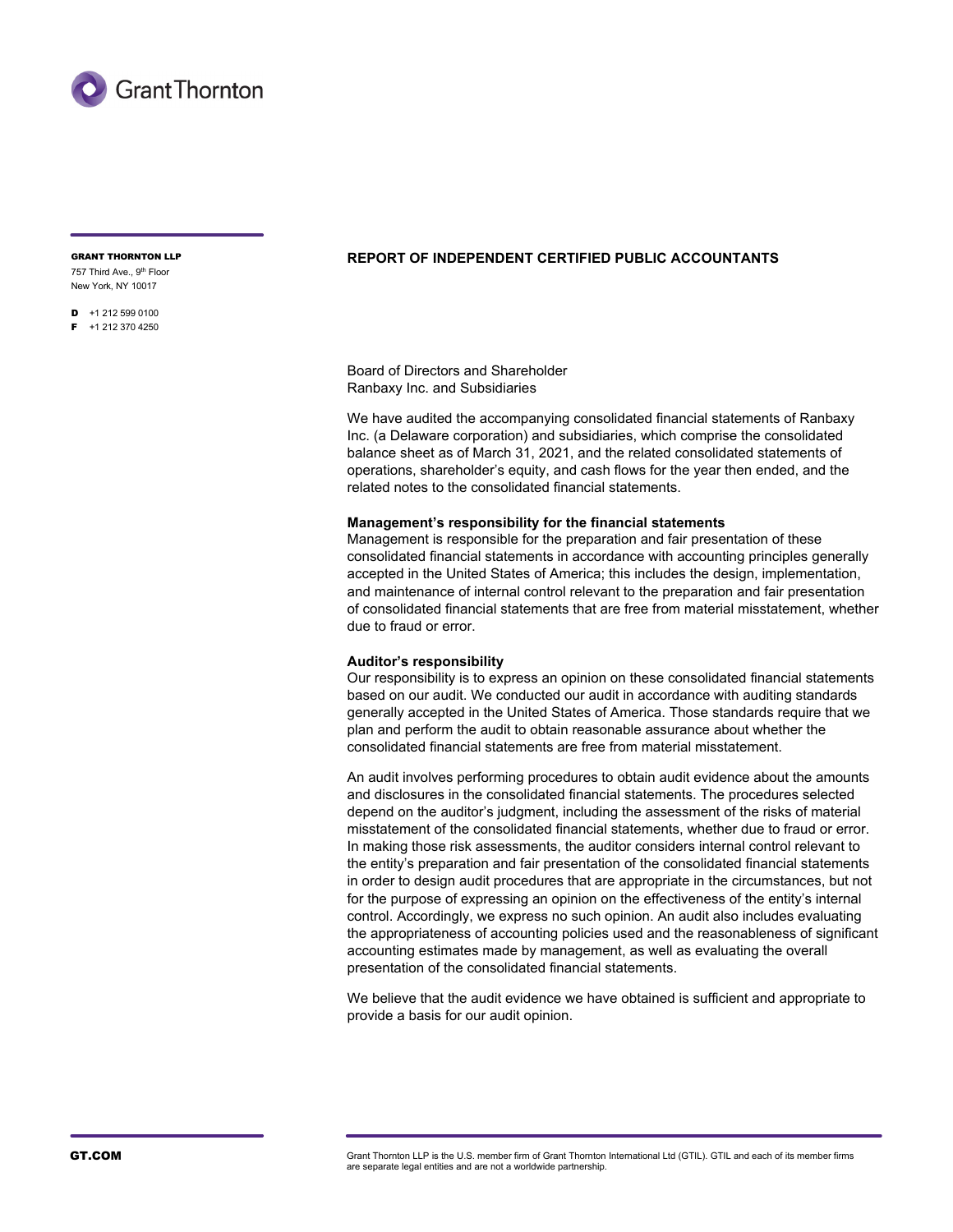

#### **Opinion**

In our opinion, the consolidated financial statements referred to above present fairly, in all material respects, the financial position of Ranbaxy Inc. and subsidiaries as of March 31, 2021, and the results of their operations and their cash flows for the year then ended in accordance with accounting principles generally accepted in the United States of America.

#### **Other matter**

The consolidated financial statements of Ranbaxy Inc. and subsidiaries as of and for the year ended March 31, 2020 were audited by other auditors. Those auditors expressed an unmodified opinion on those 2020 consolidated financial statements in their report dated July 6, 2020.

New York, New York July 16, 2021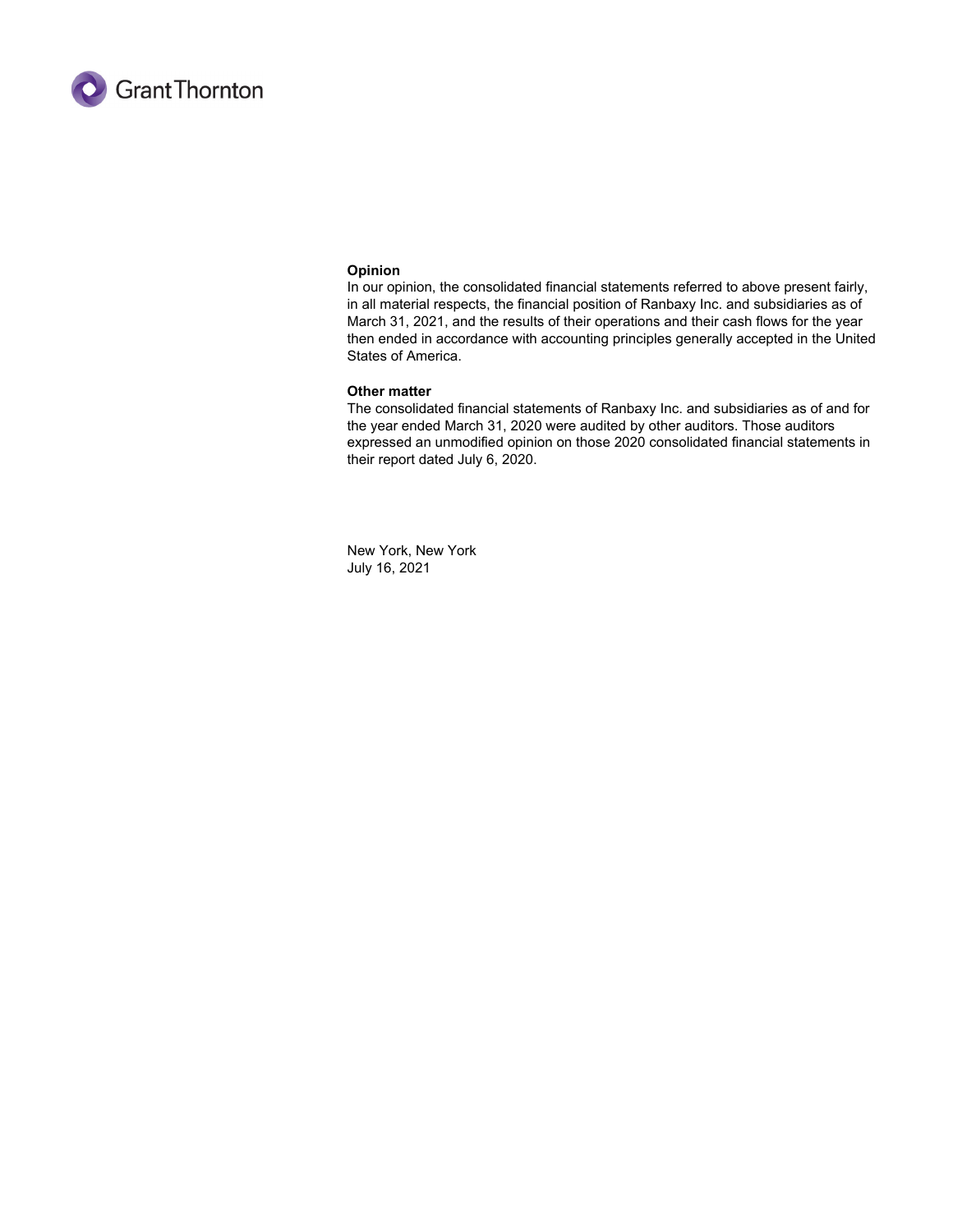# **CONSOLIDATED BALANCE SHEETS**

## **March 31, (amounts in thousands)**

| 2021                                                          |    |           | 2020 |         |  |
|---------------------------------------------------------------|----|-----------|------|---------|--|
| <b>ASSETS</b>                                                 |    |           |      |         |  |
| <b>Current assets</b>                                         |    |           |      |         |  |
| Cash and cash equivalents                                     | \$ | 50        | \$   | 1,131   |  |
| Accounts receivable, net                                      |    | 5,200     |      | 9,239   |  |
| Inventories, net                                              |    | 42,127    |      | 44,469  |  |
| Allocated income taxes receivable                             |    |           |      | 6,877   |  |
| Prepaid expenses                                              |    | 455       |      | 792     |  |
| Total current assets                                          |    | 47,832    |      | 62,508  |  |
| Property, plant and equipment                                 |    |           |      |         |  |
| Land                                                          |    | 560       |      | 560     |  |
| Buildings and improvements                                    |    | 81,414    |      | 80,666  |  |
| Equipment                                                     |    | 115,047   |      | 112,036 |  |
| Furniture and fixtures                                        |    | 3,755     |      | 3,559   |  |
| Construction in process                                       |    | 3,173     |      | 6,951   |  |
| Total                                                         |    | 203,949   |      | 203,772 |  |
| Less accumulated depreciation                                 |    | 131,522   |      | 123,671 |  |
| Net property, plant and equipment                             |    | 72,427    |      | 80,101  |  |
| Goodwill                                                      |    | 7,414     |      | 9,966   |  |
| Deferred income taxes allocated                               |    | 2,921     |      | 3,963   |  |
| Total assets                                                  | \$ | 130,594   | \$   | 156,538 |  |
| <b>LIABILITIES AND SHAREHOLDERS' EQUITY</b>                   |    |           |      |         |  |
| <b>Current liabilities</b>                                    |    |           |      |         |  |
| Accounts payable - trade                                      | \$ | 6,334     | \$   | 7,468   |  |
| Accrued expenses                                              |    | 8,935     |      | 7,915   |  |
| Due to related parties                                        |    | 94,568    |      | 88,720  |  |
| Allocated income tax payable                                  |    | 49        |      |         |  |
| <b>Total liabilities</b>                                      |    | 109,886   |      | 104,103 |  |
| <b>Commitments and contingencies (Note 8)</b>                 |    |           |      |         |  |
| <b>Shareholder's equity</b>                                   |    |           |      |         |  |
| Controlling interest                                          |    |           |      |         |  |
| Common stock - \$1,300 par value, 5,000 shares authorized and |    |           |      |         |  |
| 10 shares issued and 10 shares outstanding                    |    | 13,000    |      | 13,000  |  |
| Additional paid-in capital                                    |    | 46,893    |      | 46,893  |  |
| Accumulated deficit                                           |    | (39, 243) |      | (8,490) |  |
| Total controlling interest                                    |    | 20,650    |      | 51,403  |  |
| Noncontrolling interest                                       |    | 58        |      | 1,032   |  |
| Total shareholder's equity                                    |    | 20,708    |      | 52,435  |  |
| Total liabilities and shareholder's equity                    | \$ | 130,594   | \$   | 156,538 |  |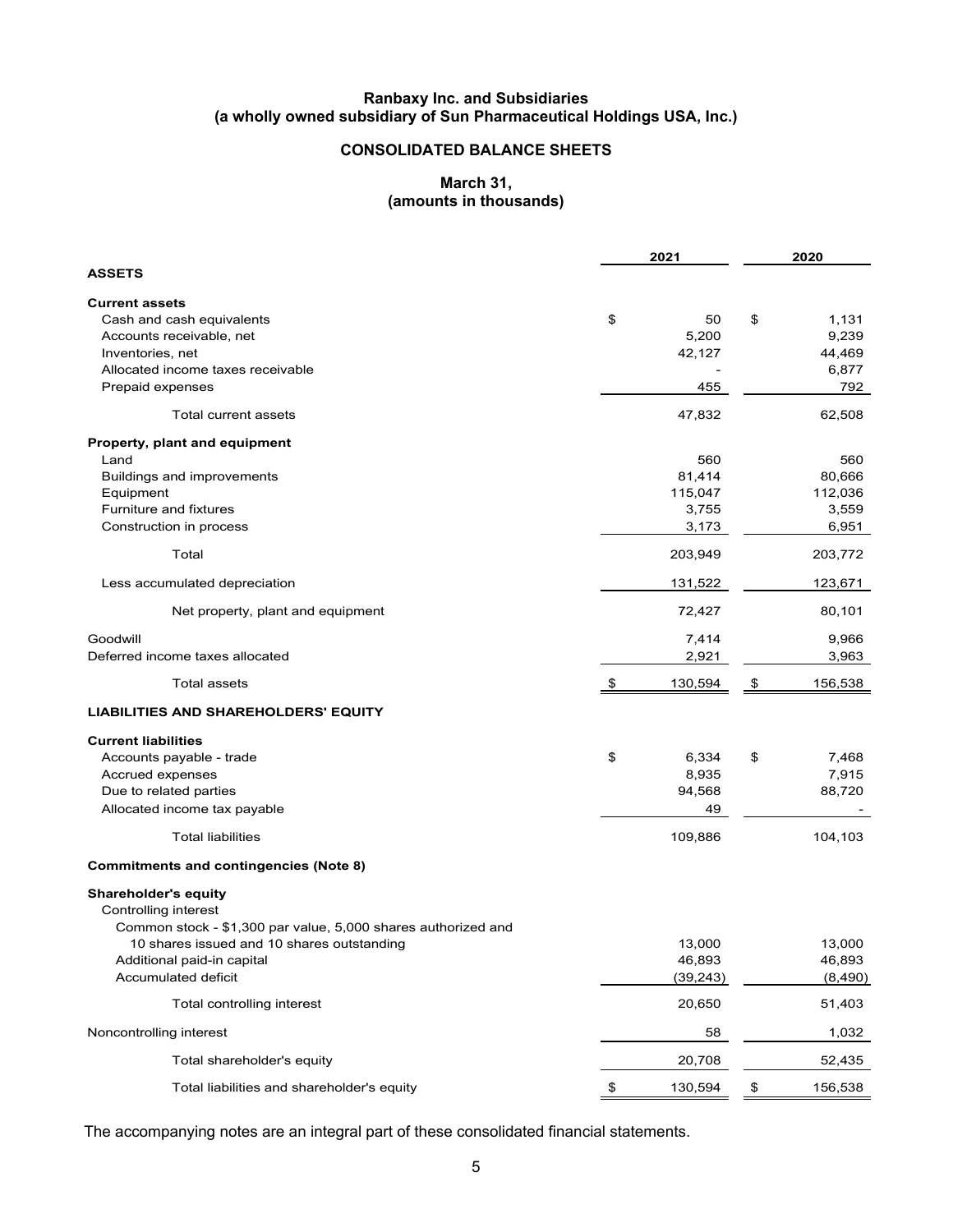# **CONSOLIDATED STATEMENTS OF OPERATIONS**

## **Years ended March 31, (amounts in thousands)**

|                                                          |    | 2021      | 2020 |           |  |
|----------------------------------------------------------|----|-----------|------|-----------|--|
| Sales, net                                               | \$ | 94,803    | \$   | 159,184   |  |
| Research and development revenue                         |    |           |      | 8,031     |  |
| Other operating revenue                                  |    | 300       |      | 1,000     |  |
| Total revenue                                            |    | 95,103    |      | 168,215   |  |
| Cost of goods sold                                       |    | 102,152   |      | 93,083    |  |
| Selling, general and administrative expenses             |    | 14,875    |      | 76,656    |  |
| Research and development costs                           |    | 8,432     |      | 14,565    |  |
| Loss/(gain) on disposal of property, plant and equipment |    | (78)      |      | 36        |  |
| Operating loss before income tax allocation              |    | (30, 278) |      | (16, 125) |  |
| Allocated income tax benefit                             |    | (78)      |      | (471)     |  |
| Net loss                                                 |    | (30, 200) |      | (15, 654) |  |
| Net income attributable to noncontrolling interest       |    | 553       |      | 1,324     |  |
| Net loss attributable to controlling interest            |    | (30, 753) |      | (16, 978) |  |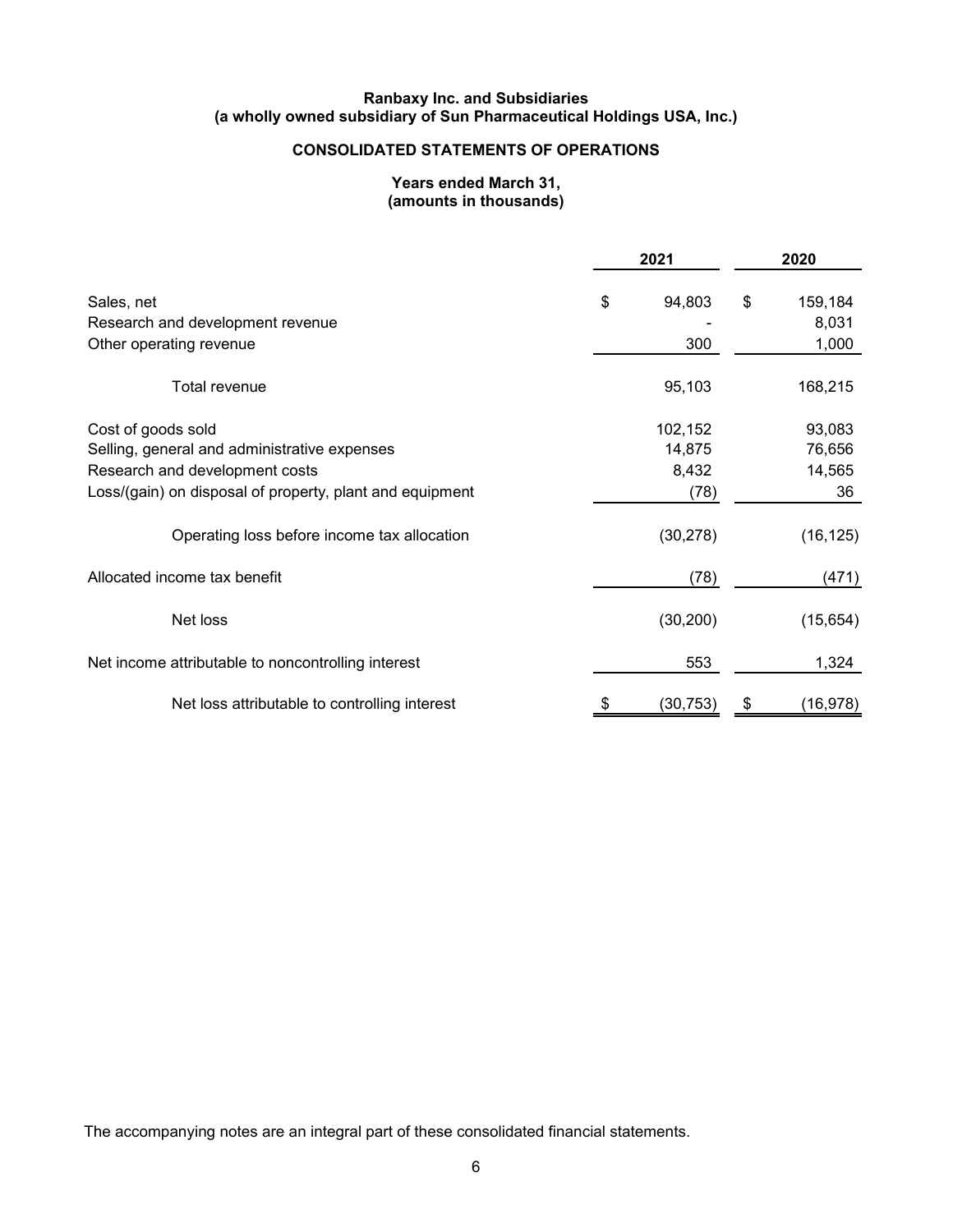# **CONSOLIDATED STATEMENTS OF SHAREHOLDER'S EQUITY**

# **Years ended March 31, 2021 and 2020 (in thousands except share data)**

|                          | <b>Common Stock</b> |    |        |     | <b>Additional</b><br>Paid-in | (Accumulated<br>Deficit)<br><b>Retained</b> |                 |    | <b>Total</b><br>Controlling |    | Noncontrolling |    | <b>Total</b><br>Shareholder's |
|--------------------------|---------------------|----|--------|-----|------------------------------|---------------------------------------------|-----------------|----|-----------------------------|----|----------------|----|-------------------------------|
|                          | <b>Shares</b>       |    | Amount |     | Capital                      |                                             | <b>Earnings</b> |    | Interest                    |    | Interest       |    | <b>Equity</b>                 |
| Balances, March 31, 2019 | 10 <sup>°</sup>     | \$ | 13,000 | \$  | 46,893                       | \$                                          | 8,488           | \$ | 68,381                      | \$ | 1,568          | \$ | 69,949                        |
| Net (loss) income        | $\blacksquare$      |    |        |     | $\blacksquare$               |                                             | (16, 978)       |    | (16, 978)                   |    | 1,324          |    | (15, 654)                     |
| <b>Distributions</b>     |                     |    |        |     |                              |                                             |                 |    |                             |    | (1,860)        |    | (1,860)                       |
| Balances, March 31, 2020 | $10$                |    | 13,000 |     | 46,893                       |                                             | (8, 490)        |    | 51,403                      |    | 1,032          |    | 52,435                        |
| Net (loss) income        |                     |    |        |     |                              |                                             | (30, 753)       |    | (30, 753)                   |    | 553            |    | (30, 200)                     |
| <b>Distributions</b>     |                     |    |        |     |                              |                                             |                 |    |                             |    | (1,527)        |    | (1,527)                       |
| Balances, March 31, 2021 | 10                  |    | 13,000 | \$. | 46,893                       |                                             | (39, 243)       |    | 20,650                      | \$ | 58             |    | 20,708                        |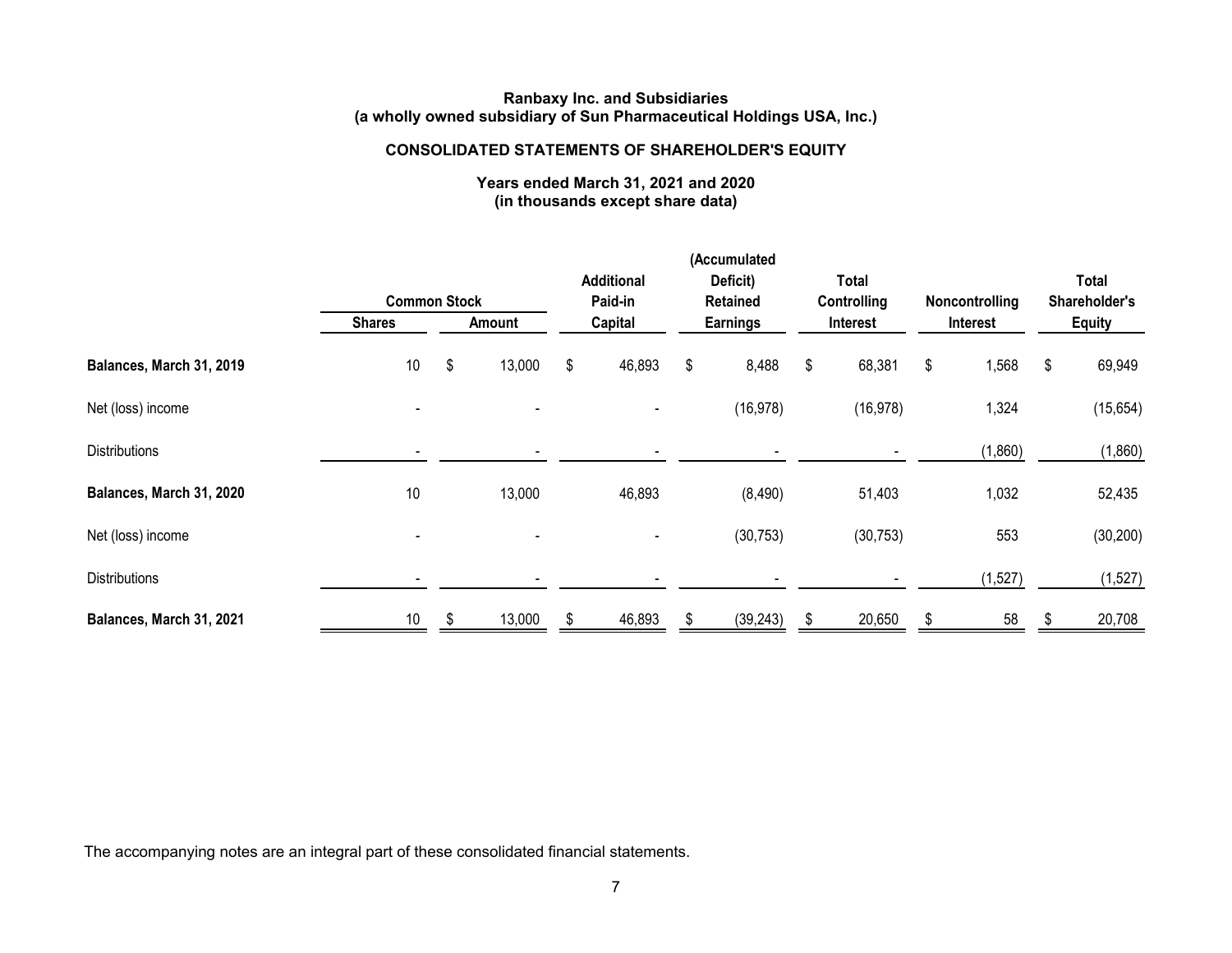# **CONSOLIDATED STATEMENTS OF CASH FLOWS**

## **Years ended March 31, (amounts in thousands)**

|                                                             |    | 2021      | 2020 |           |  |
|-------------------------------------------------------------|----|-----------|------|-----------|--|
| Cash flows from operating activities                        |    |           |      |           |  |
| Net loss                                                    | \$ | (30, 200) | \$   | (15, 654) |  |
| Adjustments to reconcile net loss to net cash               |    |           |      |           |  |
| provided by operating activities                            |    |           |      |           |  |
| Depreciation                                                |    | 8,137     |      | 8,357     |  |
| Amortization                                                |    |           |      | 1,200     |  |
| Loss/(gain) on disposal of property, plant and equipment    |    | (78)      |      | 36        |  |
| Allocated deferred income taxes (benefit)                   |    | 1,486     |      | (1, 591)  |  |
| Changes in operating assets and liabilities                 |    |           |      |           |  |
| Accounts receivable                                         |    | 4,039     |      | 161       |  |
| Due from/to related parties                                 |    | 7,955     |      | 14,237    |  |
| Inventories                                                 |    | 2,342     |      | 34,268    |  |
| Allocated income tax receivable                             |    | 6,926     |      | 237       |  |
| Prepaid expenses                                            |    | 337       |      | 2,736     |  |
| Accounts payable                                            |    | (1, 133)  |      | (32, 347) |  |
| Accrued expenses                                            |    | 1,020     |      | (4,023)   |  |
| Net cash provided by operating activities                   |    | 831       |      | 7,617     |  |
| Cash flows from investing activities                        |    |           |      |           |  |
| Purchases and construction of property, plant and equipment |    | (385)     |      | (7, 256)  |  |
| Cash used in financing activities                           |    |           |      |           |  |
| <b>Distributions</b>                                        |    | (1,527)   |      | (1,860)   |  |
| Net decrease in cash and cash equivalents                   |    | (1,081)   |      | (1,499)   |  |
| Cash and cash equivalents, beginning of year                |    | 1,131     |      | 2,630     |  |
| Cash and cash equivalents, end of year                      | \$ | 50        | \$   | 1,131     |  |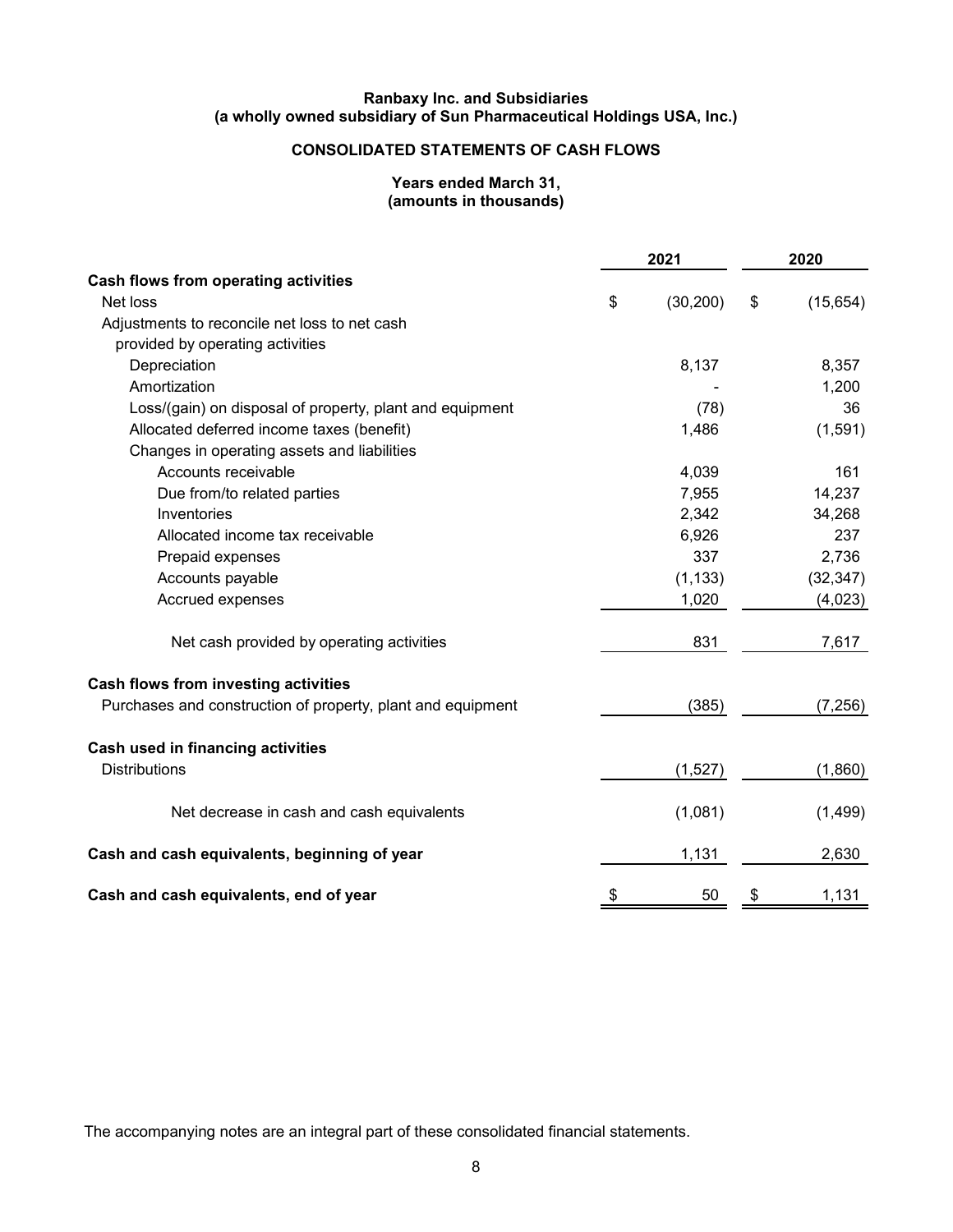## **NOTES TO CONSOLIDATED FINANCIAL STATEMENTS**

#### **March 31, 2021 and 2020 (amounts in thousands)**

## **NOTE 1 - NATURE OF BUSINESS, BASIS OF PRESENTATION AND SUMMARY OF SIGNIFICANT ACCOUNTING POLICIES**

## *Organization and Nature of Business*

Ranbaxy Inc. ("Ranbaxy") is a wholly-owned subsidiary of Sun Pharmaceuticals Holdings USA, Inc. ("Holding") with headquarters in Princeton, New Jersey. Ranbaxy Inc. has no operating activities. All operating activities are carried out by its subsidiaries: Ohm Laboratories, Inc., InSite Vision Incorporated and Ranbaxy Signature LLC (together, the "Company"). The subsidiaries are wholly owned, with the exception of Ranbaxy Signature LLC which is a 67.5% owned joint venture.

The Company develops, licenses, manufactures, markets and distributes over-the-counter pharmaceuticals to the nation's largest wholesalers, distributors, and warehousing and non-warehousing chain drugstores throughout the United States, Canada and Puerto Rico. The process of developing a line of proprietary drugs requires approvals by the United States Food and Drug Administration ("FDA") of Abbreviated New Drug Applications ("ANDAs") for generic drugs. The Company distributes various products exclusively for Sun Pharmaceutical Industries Limited ("Sun Limited"), the ultimate parent of the Company. The Company also develops ophthalmic products and a liquid form of a diabetes drug and distributes Company-owned products (those products for which the Company owns the ANDAs) manufactured in its own facilities as well as by Sun Limited and other third parties. Additionally, the Company manufactures products for parties related through common ownership and management control.

## *Subsidiaries of Ranbaxy Inc. include:*

Ohm Laboratories, Inc. ("Ohm") is based in New Brunswick, New Jersey, and has two manufacturing locations in New Jersey and one warehouse in New Brunswick. Ohm develops, licenses and manufactures over-the-counter pharmaceuticals.

InSite Vision Incorporated ("InSite") develops products to treat eye problems: ocular infection, pain and inflammation from ocular surgery and glaucoma. Effective April 1, 2020, InSite was dissolved, and all the assets and liabilities were simultaneously transferred to Sun Pharmaceutical Industries, Inc. ("Sun"), a company under common control.

Ranbaxy Signature L.L.C. ("Signature") holds the rights to a diabetic product that is marketed and distributed through Sun.

## *Principles of Consolidation*

The consolidated financial statements, which are the responsibility of management, have been prepared in conformity with accounting principles generally accepted in the United States of America (US GAAP). The consolidated financial statements are prepared in the functional currency of US dollars and include the accounts of consolidated subsidiaries. All significant intercompany accounts and transactions have been eliminated in consolidation.

Certain reclassifications have been made to the prior year financial statements to conform to the current year presentation.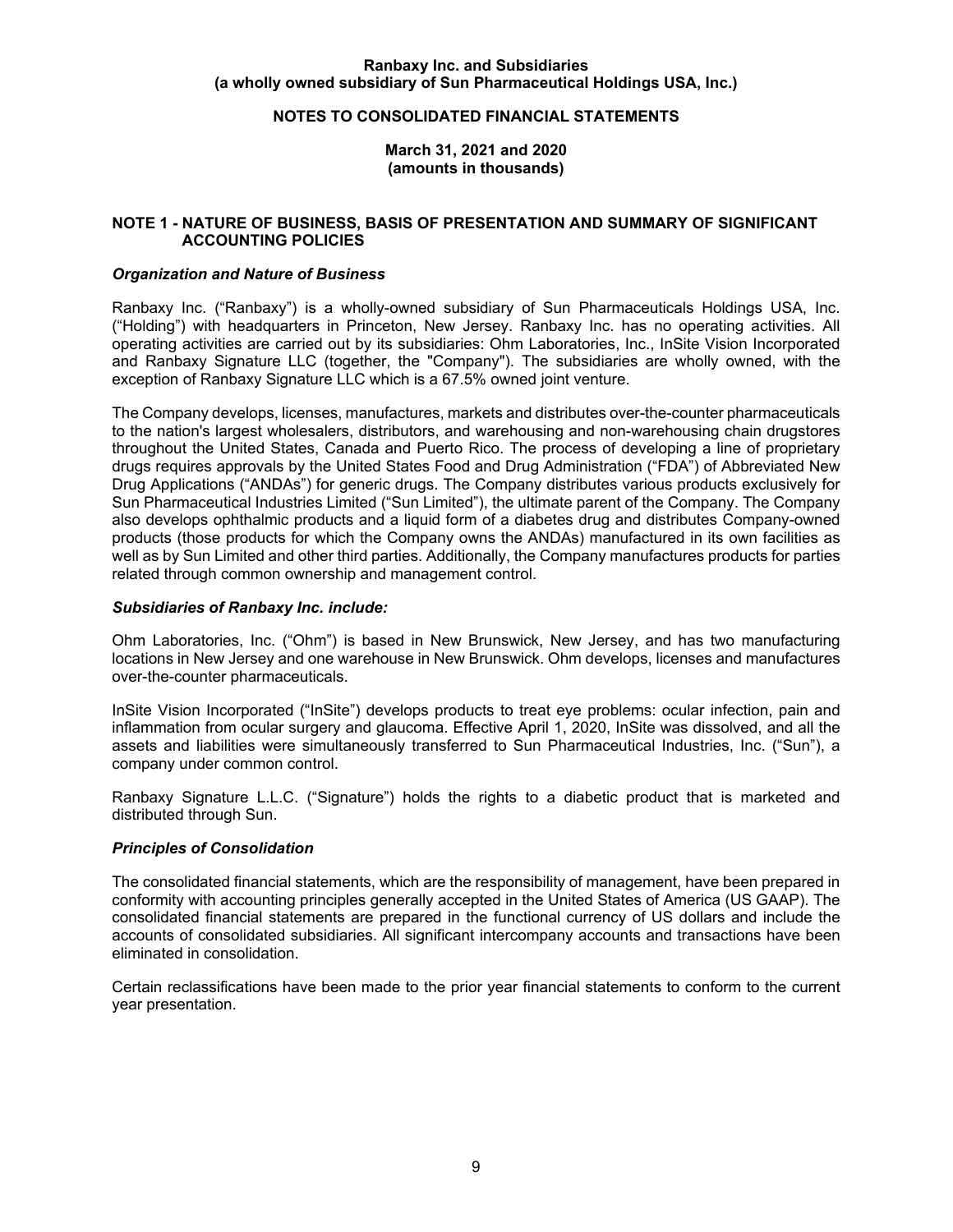## **NOTES TO CONSOLIDATED FINANCIAL STATEMENTS - CONTINUED**

**March 31, 2021 and 2020 (amounts in thousands)** 

## *Use of Estimates*

The preparation of consolidated financial statements in conformity with US GAAP requires management to make estimates and assumptions that affect the reported amounts of assets and liabilities and disclosure of contingent assets and liabilities at the dates of the consolidated financial statements and the reported amounts of revenues and expenses during the reporting years. Actual results could differ from those estimates. Significant estimates include, but are not limited to, realization of allocated deferred income tax assets, provisions for estimated customer returns, discounts, rebates, coupons and other price adjustments, including customer chargebacks (see "Revenue Recognition" below), valuation of inventories, determination of useful lives and potential impairment of property, plant and equipment and goodwill.

## *Recent Accounting Pronouncements - Not Yet Adopted*

In June 2016, the Financial Accounting Standards Board ("FASB") issued Accounting Standards Update ("ASU") 2016-13, *Financial Instruments - Credit Losses (Topic 326): Measurement of Credit Losses on Financial Instruments* ("ASU 2016-13"). This ASU provides guidance for recognizing credit losses on financial instruments based on an estimate of current expected credit losses model. This new standard amends the current guidance on the impairment of financial instruments and adds an impairment model known as current expected credit loss (CECL) model that is based on expected losses rather than incurred losses. Under the new guidance, an entity will recognize as an allowance its estimate of expected credit losses. The FASB subsequently issued ASU 2019-04*, Codification Improvements to Topic 326, Financial Instruments - Credit Losses, Topic 815, derivatives and Hedging, and Topic 825, Financial Instruments and ASU 2019-11, Codification Improvements to Topic 326, Financial Instruments - Credit Losses* to clarify and address certain items related to the amendments in ASU 2016-13. ASU 2016-13 is effective for fiscal years beginning after December 15, 2022, including interim reporting periods within those fiscal years with early adoption permitted. The Company is evaluating this ASU but does not anticipate a significant impact on its consolidated financial statements based on its historical trend of bad debt expense relating to trade accounts receivable.

## *Cash and Cash Equivalents*

Cash and cash equivalents consist of demand deposits in banks, cash on hand and all highly liquid investments purchased with an original maturity of three months or less. The Company invests its excess cash primarily in deposits with major banks and in other high quality short-term liquid money market investments. During the normal course of business, the Company may maintain cash on deposit in excess of federally insured limits with financial institutions.

#### *Due to/from Related Parties*

The Company enters into transactions with related parties in the normal course of business resulting in due to/from related parties on the consolidated balance sheets. These transactions bear no interest and are not collateralized. There are no specified due dates and no formal repayment terms. These transactions are classified as current in the consolidated balance sheets as they are expected to be collected/paid in the normal course of business. The related parties have agreed to offset its respective receivable and payable balances and, accordingly, the resulting net payables have been included under due to related parties on the consolidated balance sheets as of March 31, 2021 and 2020.

#### *Revenue Recognition*

Revenue from product sales is recognized only when: the parties to the contract have approved it and are committed to performing their respective obligation, the Company can identify each party's rights regarding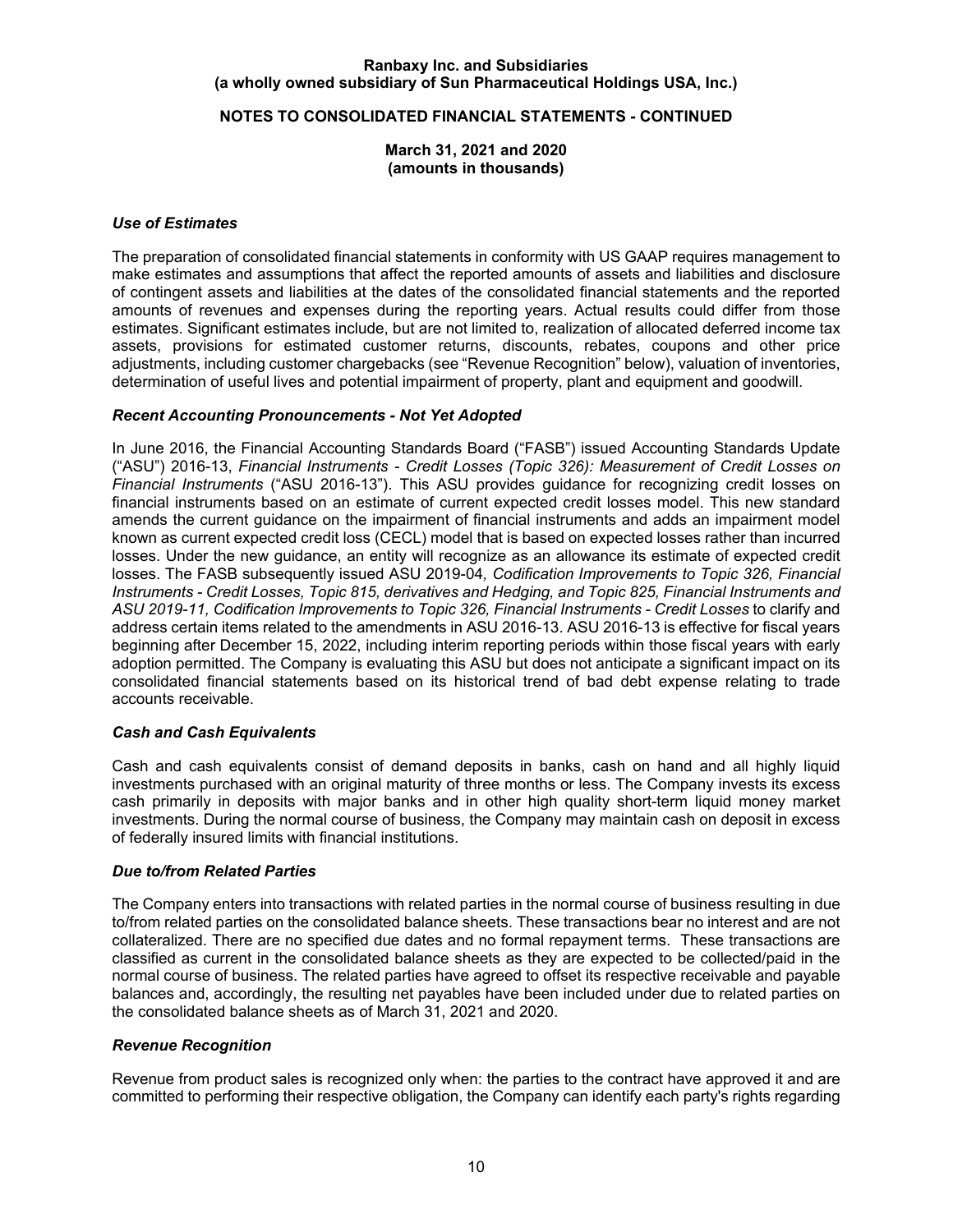## **NOTES TO CONSOLIDATED FINANCIAL STATEMENTS - CONTINUED**

## **March 31, 2021 and 2020 (amounts in thousands)**

the distinct goods or services to be transferred ("performance obligations"), the Company can determine the transaction price for the goods or services to be transferred, the contract has commercial substance and it is probable that the Company will collect the consideration to which it is entitled in exchange for the goods or services that will be transferred to the customer.

Revenues are recorded in the amount of consideration to which the Company expects to be entitled in exchange for fulfilling performance obligations upon transfer of control to the customer, excluding amounts collected on behalf of other third parties and sales taxes.

The amount of consideration the Company expects to be entitled varies as a result of rebates, chargebacks, returns, and other sales reserves and allowances the Company offers its customers and their customers, as well as the occurrence or nonoccurrence of future events, including milestone events. A minimum amount of variable consideration is recorded concurrently with the satisfaction of performance obligations to the extent that it is probably that a significant reversal in the amount of cumulative revenue recognized will not occur when the uncertainty associated with the variable consideration is subsequently resolved. Estimates of variable consideration are based on historical experience and the specific terms in the individual agreements (which management believes approximates expected value). Rebates and chargebacks are the largest components of sales reserves and allowances. For further description of sales reserves and allowances and how they are estimated, see "Allowances for Sales Adjustments" below.

Shipping and handling costs are considered to be a fulfillment cost. These costs are included in selling, general and administrative expenses and amounted to \$1,222 and \$1,378 in fiscal 2021 and fiscal 2020, respectively.

The Company does not adjust the promised consideration for the effects of a significant financing component as it is expected, at contract inception, that the period between the transfer of the promised goods or services to the customer and the time the customer pays for these goods or services to be generally one year or less. The Company's credit terms to customers are in average between 60 and 90 days.

Customers consist primarily of large pharmaceutical wholesalers who sell directly into the retail channel, chain drug stores, distributors, and managed care customers.

Revenue from the sales of goods, including sales to wholesalers, is recognized when the customer obtains control of the product. This generally occurs when the products are received by the customers and they obtain the risks and rewards of ownership and the Company has a right to payment.

The Company makes sales of products under various marketing and distribution agreements. The Company recognizes revenue from such sales in accordance with Financial Accounting Standards Board ("FASB") Accounting Standards Codification ("ASC") Topic 606-10-55-37, *Principal versus Agent Considerations*. Management has evaluated the various indicators described under this guidance and has determined that such revenues should be considered on a gross reporting basis. The factors include the following, which led management to make such determination: (1) the title of the goods have been transferred to the Company and the Company assumes all general inventory risks; (2) the Company is responsible for fulfilling the promise to provide the specified goods to customers; and (3) the Company has discretion in establishing the prices for the specific goods.

Revenue from royalties promised in exchange for a license of Intellectual property is recognized only when, or as, the later of subsequent sale or the performance obligation to which some or all of the sales-based royalty has been allocated, has been satisfied. Revenues from licensing arrangements included royalty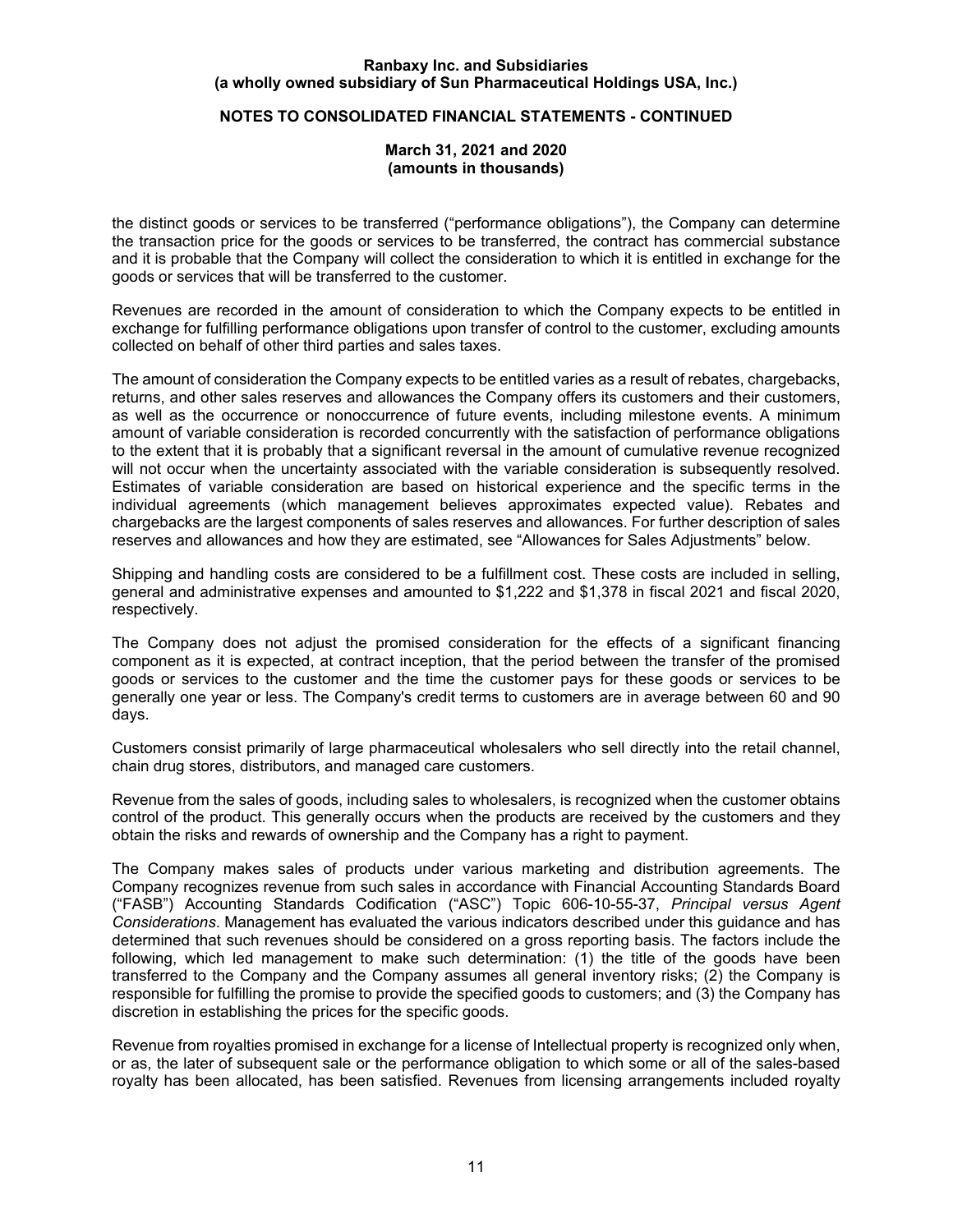## **NOTES TO CONSOLIDATED FINANCIAL STATEMENTS - CONTINUED**

## **March 31, 2021 and 2020 (amounts in thousands)**

income of \$300 and \$243 in fiscal 2021 and fiscal 2020, respectively, and are included in "Other operating revenue" on the consolidated statements of operations.

InSite performs research and development activities on behalf of Sun Limited. These activities are undertaken with the prospect of gaining new scientific or technical knowledge and to plan or design for the production of new or substantially improved products or processes. Revenue related to these activities is recognized when the performance obligations outlined by Sun Limited are fulfilled. The Company manufactures exhibit batches for Sun Limited and also provides business support services to Sun Limited and Ranbaxy Canada (a party related through ultimate common ownership). The Company recovers the cost of manufacturing exhibit batches and the cost of services plus an agreed-upon markup pursuant to the terms of the respective agreements. These revenues amounted to \$0 and \$8,031 for fiscal 2021 and fiscal 2020, respectively and were presented as "Research and development revenue" in the consolidated statements of operations.

Contract liabilities are mainly comprised of deferred revenues. When the Company receives advance payments from customers for the sale of products, such payments are deferred and reported as advances from customers until all conditions for revenue recognition are met. These amounts are \$0 at March 31, 2021 and 2020.

## *Allowances for Sales Adjustments*

Variable consideration includes sales reserves and allowances. Chargebacks, customer rebates, shelf stock adjustments and sales discounts are netted against trade receivables. Sales returns, Medicaid and Medicare rebates, managed care rebates, and patient coupons are recorded within accrued expenses on the consolidated balance sheets. The Company recognizes these provisions at the time of the sale and adiusts them if the actual amounts differ from the estimated provisions. The following briefly describes the nature of each deduction and how the provisions are estimated:

## *Chargebacks*

Chargebacks represent the Company's most significant provision against gross accounts receivable and related reduction to gross sales revenue. Chargebacks are retroactive credits given to wholesale customers that represent the difference between the lower price they sell (contractual price) to retail, chain stores, and managed care organizations and what the Company charges the wholesaler. The Company estimates chargebacks at the time of sale to their wholesale customers. Wholesaler customers who submit chargebacks to the Company do not reference a specific invoice that the chargeback is related to when the chargeback is submitted to the Company. Thus, the Company cannot determine the specific period to which the wholesaler's chargeback relates.

The Company considers the following factors in the determination of the estimates of sales chargebacks:

- 1) The historical data of chargebacks as a percentage of sales, as well as actual chargeback reports received from primary wholesaler customers.
- 2) Volume of all products sold to wholesaler customers and the average chargeback rates for the current quarter as compared to the previous quarter and compared to the last six-month period.
- 3) The sales trends and future estimated prices of products, wholesale acquisition cost, the contract prices with the retailers, chain stores, managed care organizations (end-users), and wholesaler customer's contract prices.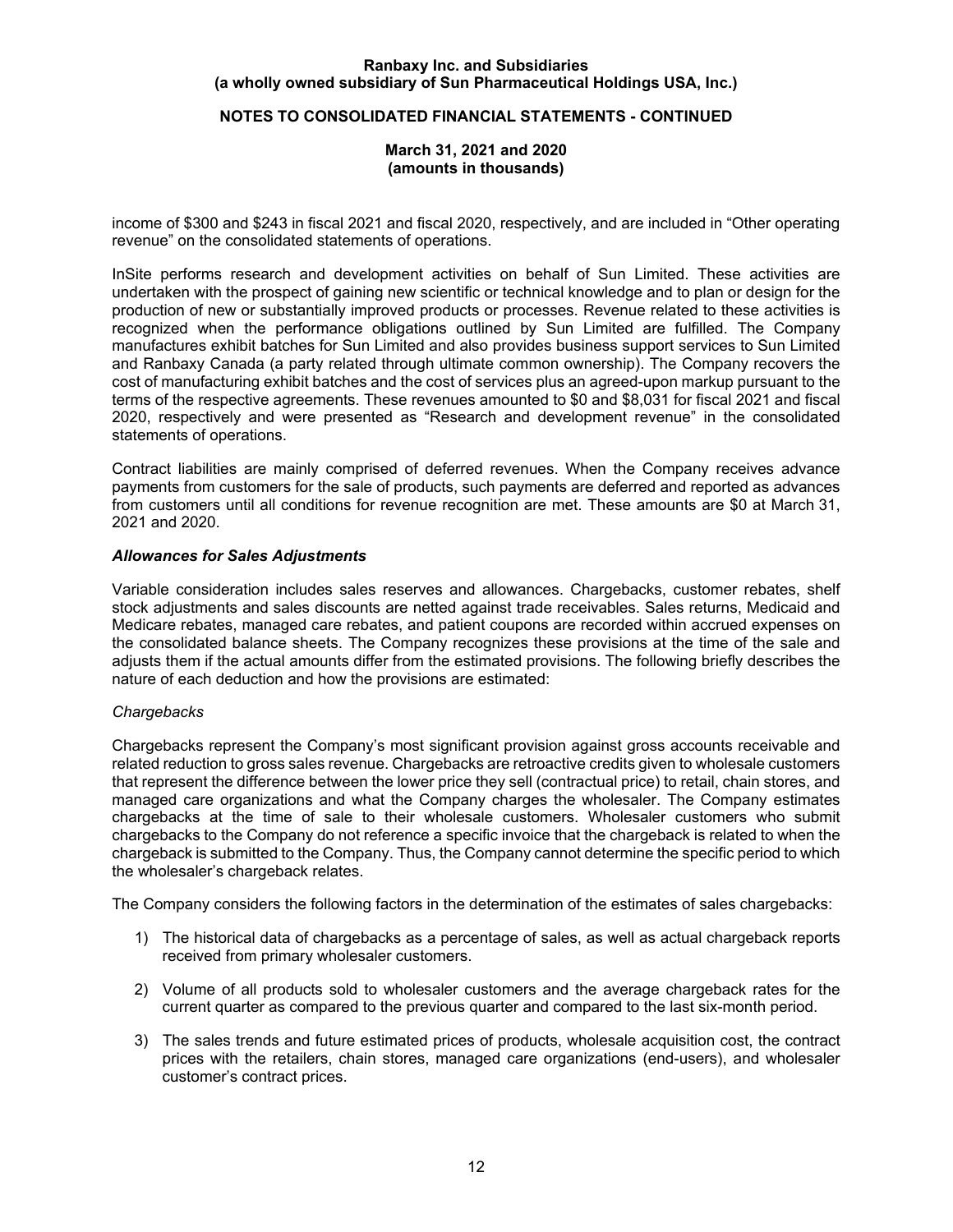## **NOTES TO CONSOLIDATED FINANCIAL STATEMENTS - CONTINUED**

## **March 31, 2021 and 2020 (amounts in thousands)**

4) The Company utilizes data on remaining inventories on hand at primary wholesaler customers at the end of each reporting period in the calculation of estimates.

#### *Shelf Stock Adjustments*

General practices within the pharmaceutical industry include granting customers a shelf stock adjustment based on the customers' existing inventory and decreases in the market price of the related product. The most significant of these adjustments relate to products for which an exclusivity period exists.

Management considers the following factors when recording an allowance for shelf stock adjustments: 1) estimated launch dates of competing products based on market intelligence; 2) estimated decline in market price of products based on historical experience and input from customers; and 3) levels of inventory held by customers at the date of the pricing adjustments.

#### *Rebates*

Customer rebates are estimated at the end of every reporting period, based on direct or indirect purchases. If the purchases are direct (purchases made by end use customers directly from the Company), the rebates are recognized when products are purchased and a periodic credit is given. For indirect purchases (purchases by end use customers through wholesale customers), the rebates are recognized based on the terms with such customer.

## *Medicaid and Other Governmental Rebates*

Medicaid rebates are earned by states based on the amount of the Company's products dispensed under the Medicaid plan. Medicaid rebates are principally comprised of amounts due under U.S. Government pricing programs such as Medicaid, Medicare and Tricare (Department of Veteran Affairs). These rebates have been estimated as per the stipulated regulations and prescribed guidelines, which consider the calculation of the average manufacturers' price, historical data the Company receives from the public sector benefit providers, which is based on the final dispensing of the products by a pharmacy to a benefit plan participant, and fluctuations in sales volumes.

## *Product Returns*

In the pharmaceutical industry, customers are normally granted the right to return product for credit, or replacement with fresh product, if the product has not been used prior to its expiration date. The Company's return policy typically allows product returns for products within a 12-month window from six months prior to the expiration date and up to six months after the expiration date. The Company estimates the level of sales that will ultimately be returned, pursuant to its return policy, and records a related allowance at the time of sale. These amounts are deducted from its gross sales to determine net sales. These estimates take into consideration historical returns of the products and the Company's future expectations. The Company periodically reviews the allowances established for returns and adjusts them based on actual experience, as necessary. The primary factors considered in estimating its potential product returns include shelf life of expiration date of each product and historical levels of expired product returns. If the Company becomes aware of any returns due to product quality related issues, this information is used to estimate an additional allowance. The Company provides for an allowance related to returns resulting from product recalls, in the period that such recalls occur. The amount of actual product return could be either higher or lower than the amounts provided. Changes in these estimates, if any, would be recorded in the income statement in the period the change is determined. If the Company over or under estimates the quantity of product that will ultimately be returned, there may be a material impact to its consolidated financial statements.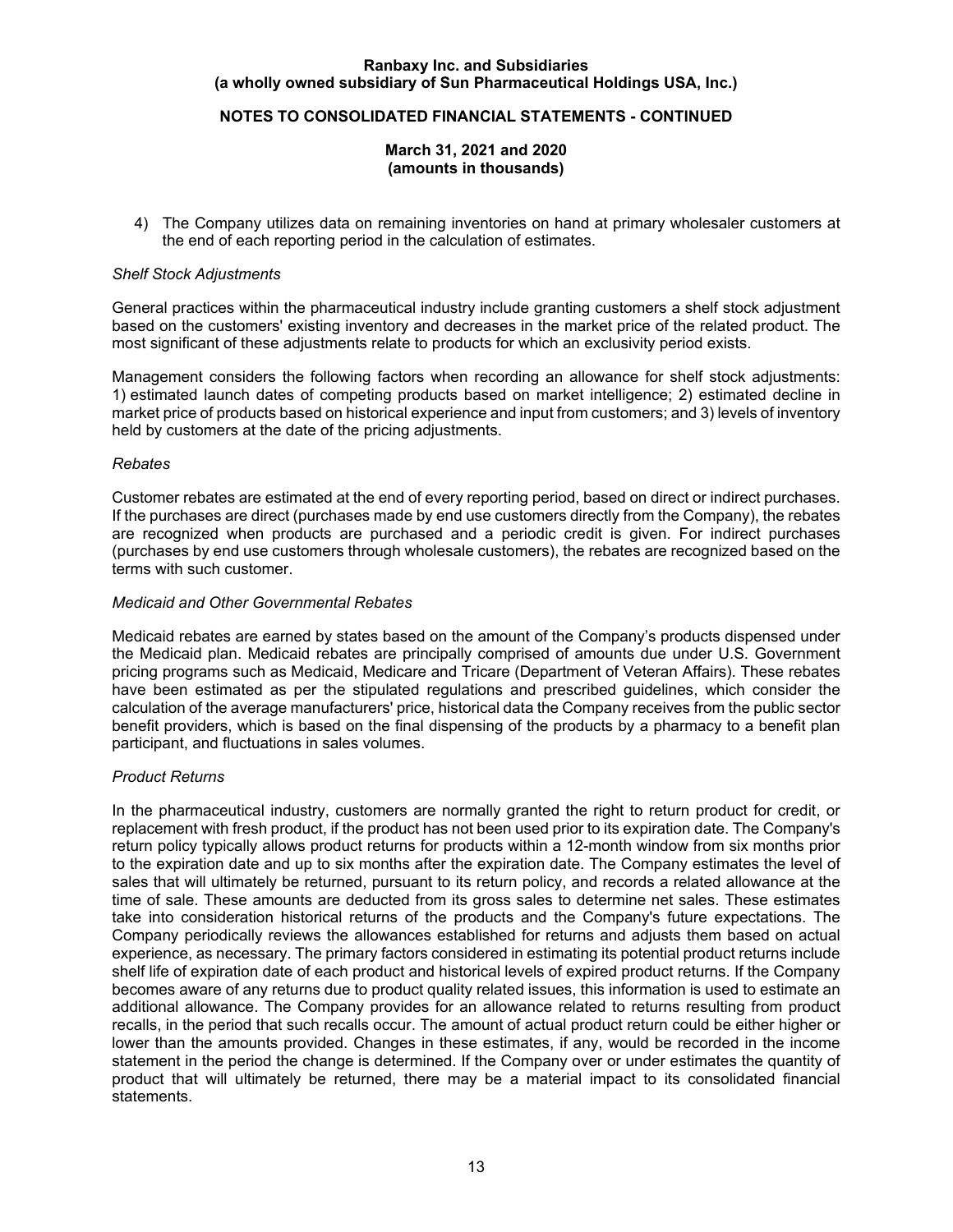## **NOTES TO CONSOLIDATED FINANCIAL STATEMENTS - CONTINUED**

## **March 31, 2021 and 2020 (amounts in thousands)**

## *Cash Discounts*

Cash discounts percentage are provided for paying the invoice amount before the scheduled due date. The discount percentage ranges are 1% through 3% with substantially all customers receiving the 2% rate.

#### *Allowance for Doubtful Accounts*

Doubtful accounts are estimated based on the data available from external sources, including information obtained related to the financial condition of customers. Delinquent accounts are reviewed by management on a quarterly basis, to identify and record allowances, as considered necessary, for accounts receivable not expected to be recoverable. The Company concluded, based on management assessment, that an allowance for doubtful accounts is not considered necessary at March 31, 2021 or 2020.

#### *Accounts Receivable*

The Company sells its products using customary trade terms; the resulting accounts receivable are unsecured. Accounts receivable are stated at the amount management expects to collect from outstanding balances. The Company provides for probable uncollectible amounts through a charge to earnings and a credit to a valuation allowance based on management's assessment of the current status of individual accounts. Balances that are still outstanding after the Company has attempted reasonable collection efforts are written off through a charge to the valuation allowance and a credit to trade accounts receivable. Accounts receivable totaled \$5,200 and \$9,239, at March 31, 2021 and 2020, respectively.

#### *Inventories*

Inventories, which consist of raw materials, goods in transit and finished goods, as well as work-in-process, are stated at the lower of cost, determined using the moving average method, or net realizable value. The Company analyzes its inventory levels quarterly and writes down any inventory that has become obsolete and inventory that has a cost basis in excess of its expected net realizable value. Expired inventory is disposed of and the related costs are expensed when incurred. Materials acquired for research and development on products yet to be launched are written off in the year of acquisition. Inventory includes material purchased related to products for which the Company has filed ANDAs with the FDA, and the commercial launch of such products will commence once the approvals are received. The determination of whether or not inventory costs will be realizable requires estimates by management. A critical estimate in this determination is the estimate of the future expected inventory requirements, whereby the Company compares its internal sales forecasts to inventory on hand. Actual results may differ from those estimates and additional inventory write-offs may be required. The Company must also make estimates about the amount of manufacturing overhead to allocate to its finished goods and work in process inventories. Although the manufacturing process is generally similar for its products, the Company must make judgments as to the portion of costs to allocate to purchased product, work in process and finished goods, and such allocations can vary based upon the composition of these components and the fact that each product does not necessarily require the same amount of time or effort for the same production step. Accordingly, the assumptions made can impact the value of reported inventories and cost of sales. For inventories related to distributed products, the Company absorbs losses of obsolesce or expiries, however, if mutually agreed upon and in specific circumstances (like inventory built up on launch of new products), the Company recovers the cost from suppliers. The Company incurs costs related to non-supply of products it has committed to sell to its customers as per the contracts it has entered with these customers. As mutually agreed, the Company recovers certain of these costs from its suppliers.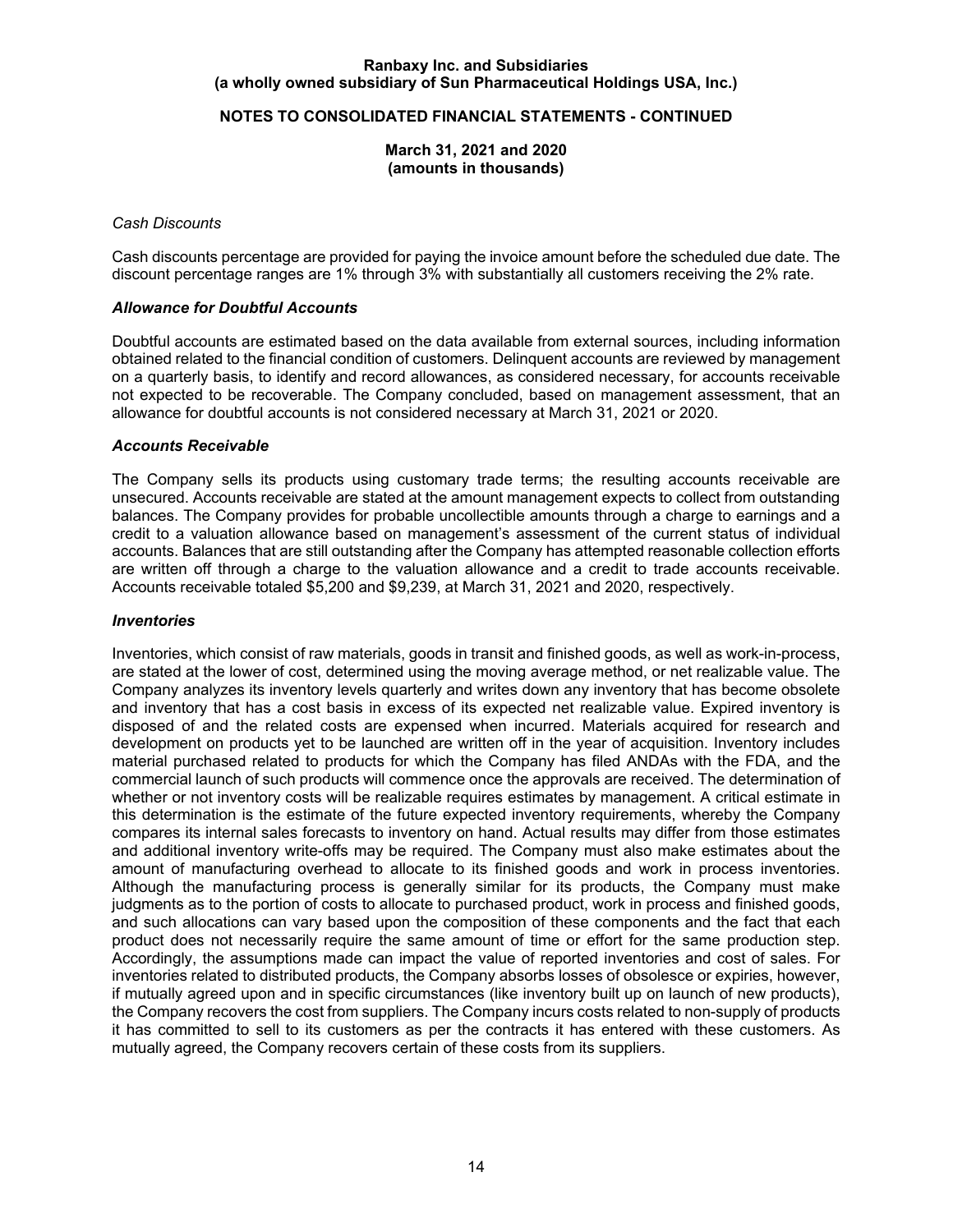## **NOTES TO CONSOLIDATED FINANCIAL STATEMENTS - CONTINUED**

## **March 31, 2021 and 2020 (amounts in thousands)**

## *Property, Plant and Equipment and Depreciation*

Property, plant and equipment is carried at cost less accumulated depreciation, which for property and equipment acquired in business acquisitions approximates the fair value determined at the acquisition date. Land is carried at cost. Construction in process is carried at cost until such time the associated asset(s) is placed into service. Depreciation is computed using the straight-line method over the estimated useful lives of the related assets, as follows:

| <b>Asset Category</b>              | No. of Years                    |  |  |  |  |
|------------------------------------|---------------------------------|--|--|--|--|
| <b>Buildings</b>                   | 39                              |  |  |  |  |
| Leasehold improvements on building | Shorter of term or useful lives |  |  |  |  |
| Plant and equipment                | 7 or 8                          |  |  |  |  |
| Computer equipment                 |                                 |  |  |  |  |
| Office equipment                   | 7 or 8                          |  |  |  |  |
| Furniture and fixtures             | 8                               |  |  |  |  |

Major improvements and renewals are capitalized, while ordinary maintenance and repairs are expensed. Management annually reviews these assets for impairment. The Company concluded, based on management's assessment, that there was no impairment at March 31, 2021 or 2020.

Depreciation expense was \$8,137 and \$8,357 in Fiscal 2021 and Fiscal 2020, respectively.

## *Research and Development Costs*

Research and development costs settled in cash are charged to expense as incurred. Capital expenditures incurred on equipment and facilities that are acquired or constructed for research and development activities and having alternative future uses are capitalized as tangible assets when acquired or constructed. The Company has not incurred any non-cash research and development costs during the fiscal years ended March 31, 2021 and 2020.

## *Goodwill*

Goodwill represents the cost in excess of the fair value of net assets acquired in business combinations. Goodwill is tested annually for impairment or more frequently if events or circumstances indicate that the asset might be impaired. The Company concluded, based on management's assessment, that there was no impairment at March 31, 2021 or 2020.

## *Allocation of Income Taxes*

The Company is party to a tax sharing arrangement with an affiliate related through common ownership and management control (Note 5) and reports allocated income taxes in these consolidated financial statements using the separate return method. Deferred income tax assets and liabilities are computed annually for differences between the financial statement and federal income tax bases of assets and liabilities that will result in taxable or deductible amounts in the future, based on enacted tax laws and rates applicable to the periods in which the differences are expected to affect taxable income. In concluding that it is more-likely-than-not that the Company's deferred tax assets will be realized, the Company evaluates both positive and negative evidence regarding the future utilization of these assets. Valuation allowances are established, when necessary, to reduce deferred tax assets to the amount expected to be realized.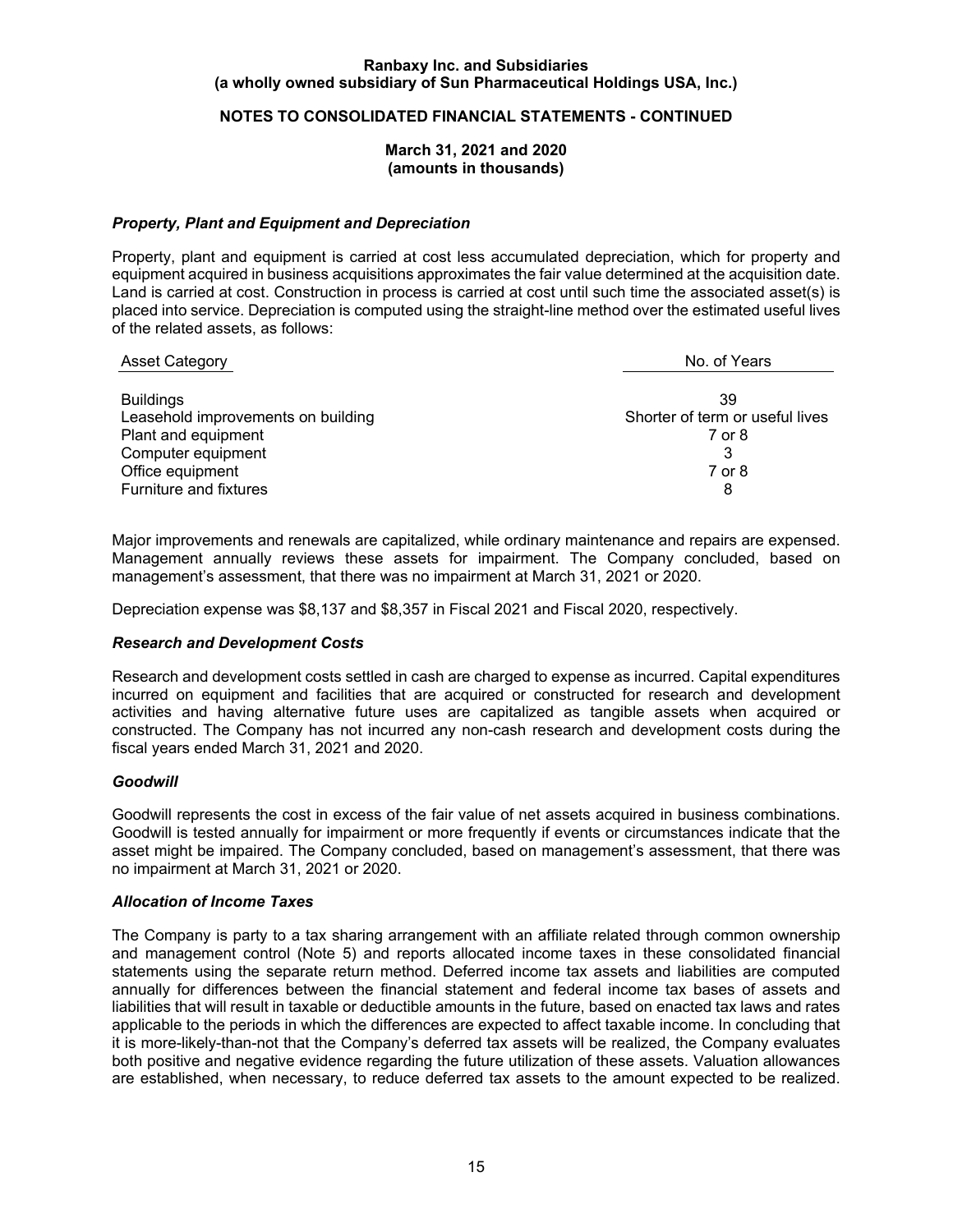## **NOTES TO CONSOLIDATED FINANCIAL STATEMENTS - CONTINUED**

## **March 31, 2021 and 2020 (amounts in thousands)**

Income tax expense is the tax payable or refundable for the year plus or minus the change during the year in deferred tax assets and liabilities.

## **NOTE 2 - ACCOUNTS RECEIVABLE, NET**

Accounts receivable and related valuation allowances are summarized as follows at March 31:

|                                                                    |    | 2021  | 2020 |        |  |
|--------------------------------------------------------------------|----|-------|------|--------|--|
| Accounts receivable                                                | \$ | 8,999 | \$   | 12,408 |  |
| Valuation allowances                                               |    |       |      |        |  |
| Chargebacks and shelf stock adjustments                            |    | 2,015 |      | 1,840  |  |
| Direct and indirect rebates (includes administrative fees, service |    |       |      |        |  |
| fees and related allowances, etc.)                                 |    | 1,554 |      | 1,004  |  |
| Cash discounts                                                     |    | 236   |      | 325    |  |
| Other concessions                                                  |    | (6)   |      |        |  |
| Total valuation allowances                                         |    | 3,799 |      | 3,169  |  |
| Accounts receivable, net                                           |    | 5,200 |      | 9,239  |  |

# **NOTE 3 - INVENTORIES (INCLUDING RELATED PARTY ACTIVITY)**

Inventories consist of the following components at March 31:

|                                         |    | 2020      |   |          |
|-----------------------------------------|----|-----------|---|----------|
| Raw materials                           | \$ | 41,920    | S | 46,748   |
| Work in process                         |    | 18,130    |   | 13,327   |
| Goods in transit (distributed products) |    | 576       |   | 5        |
| Finished goods (company-owned products) |    | 13,141    |   | 13,072   |
|                                         |    | 73,767    |   | 73,152   |
| Less: allowance for inventory reserve   |    | (31, 640) |   | (28,683) |
| Inventories, net                        | \$ | 42.127    | S | 44.469   |

The principal components used in the Company's business are active and inactive pharmaceutical ingredients and certain packaging materials. While some of these components are purchased from single sources, the majority of the components have an alternate source of supply available. Because the FDA approval process requires manufacturers to specify their proposed supplier of components in their applications, FDA approval of a new supplier would be required if components were no longer available from the specified suppliers. Also, a major component of the Company's inventory includes purchased finished goods for distribution under various marketing agreements.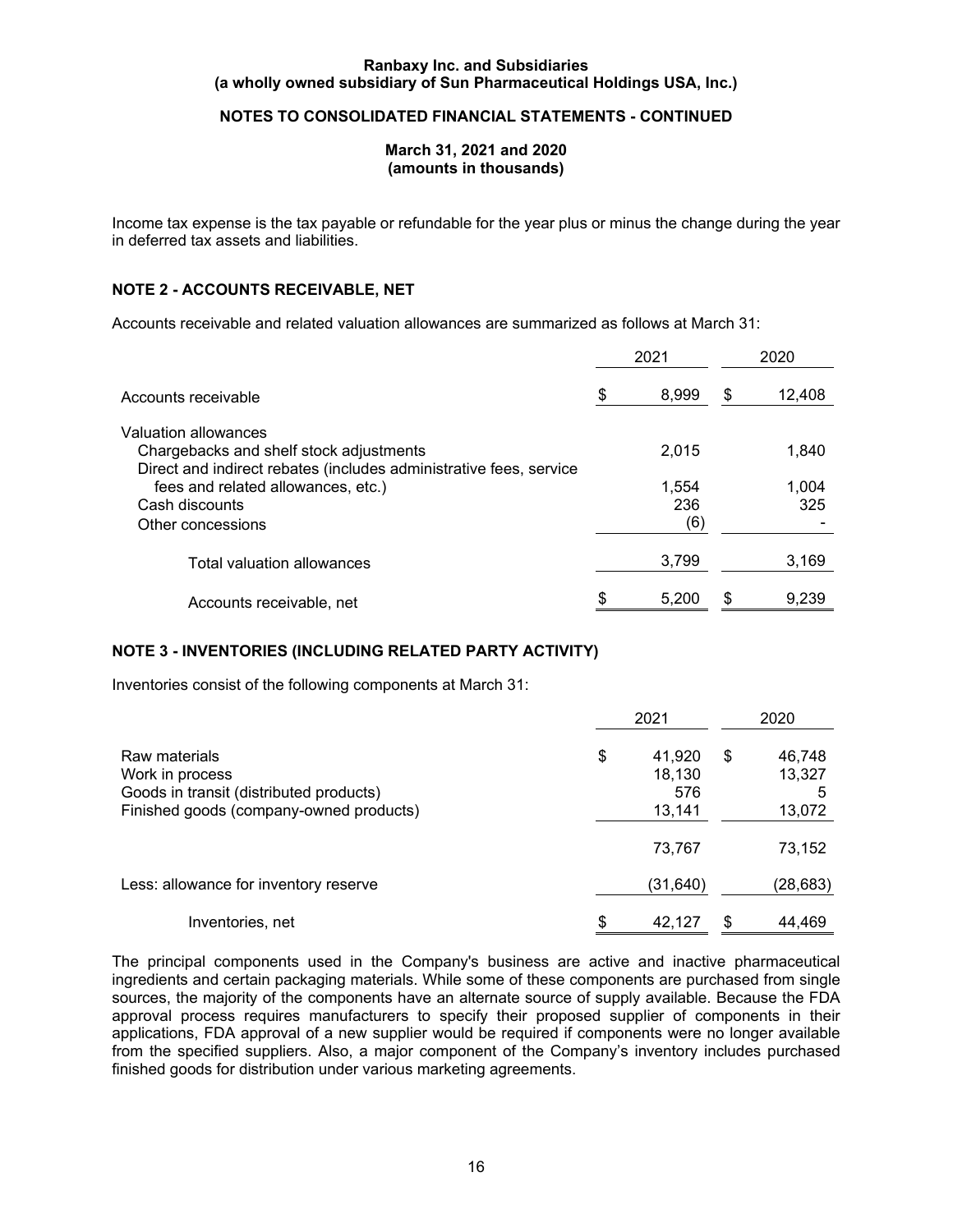## **NOTES TO CONSOLIDATED FINANCIAL STATEMENTS - CONTINUED**

## **March 31, 2021 and 2020 (amounts in thousands)**

## **NOTE 4 - ACCRUED EXPENSES**

Accrued expenses consist of the following amounts at March 31:

|                                                                                        | 2021 | 2020                     |    |                            |
|----------------------------------------------------------------------------------------|------|--------------------------|----|----------------------------|
| Employee-related benefits<br>Medicaid rebates<br>Royalties and profit sharing<br>Other | \$   | 8,132<br>587<br>207<br>9 | \$ | 6,986<br>261<br>446<br>222 |
| Total                                                                                  | \$   | 8,935                    | \$ | 7,915                      |

## **NOTE 5 - ALLOCATION OF INCOME TAXES**

The allocation of income tax benefit consists of the following components for the years ended March 31:

|                                                         |  | 2020              |      |                  |
|---------------------------------------------------------|--|-------------------|------|------------------|
| Current expense (benefit)<br>Deferred (benefit) expense |  | (1, 564)<br>1.486 | - \$ | 1.120<br>(1,591) |
| Total allocation of income tax benefit                  |  | 78)               |      | (471)            |

The allocation of income taxes is different from that which would be obtained by applying the statutory federal income tax rate to the net loss before income taxes. The items causing the difference are summarized as follows for the years ended March 31:

|                                                                                                             | 2021 |                          |  | 2020                    |  |  |
|-------------------------------------------------------------------------------------------------------------|------|--------------------------|--|-------------------------|--|--|
| Federal tax benefit at statutory rate, 21%<br>State income taxes (benefit), net of federal benefit<br>Other | \$   | (6, 364)<br>5.547<br>739 |  | (3,386)<br>2,143<br>772 |  |  |
| Total allocation of income tax benefit                                                                      | \$.  | 78)                      |  | (471)                   |  |  |

The Company has a tax sharing arrangement with an affiliate related through common ownership and management control. The agreement, among other stipulations, states that a consolidated federal income tax return will be filed, and that the affiliate will pay/receive monies due to/from the Company based on the Company's separate taxable results.

As of March 31, 2021, and 2020, the Company's deferred tax assets were primarily the result of the timing of the recognition of expenses related to fixed asset depreciation, investments, federal and state net operating losses, intangibles, inventory and timing differences of certain accruals and reserves. As of each reporting date, the Company's management considers new evidence, both positive and negative, that could impact management's view with regard to future realization of deferred tax assets. As of March 31, 2021, and 2020, the Company continued to maintain that the realization of its deferred tax assets has a more likely- than-not threshold. Therefore, at March 31, 2021, the Company has no valuation allowance against its deferred tax assets.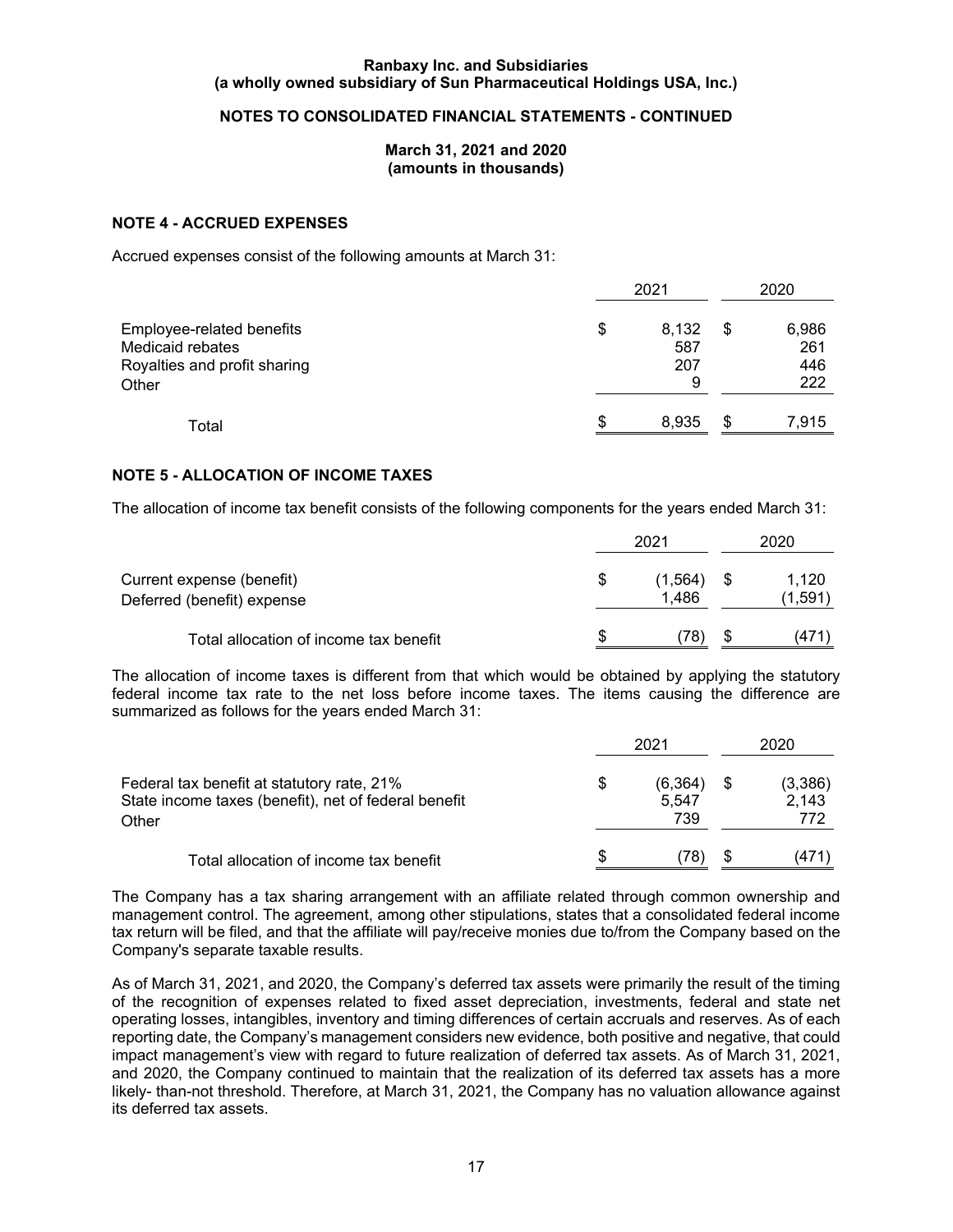## **NOTES TO CONSOLIDATED FINANCIAL STATEMENTS - CONTINUED**

## **March 31, 2021 and 2020 (amounts in thousands)**

Management analyzed the Company's filing positions in the federal and state jurisdictions where it is required to file income tax returns, for all open tax years (fiscal 2019 to 2021) in these jurisdictions. The Company believes that no adjustments for unrecognized tax benefits or liabilities are necessary as a result of this analysis. The Company reports interest and penalties attributable to income taxes to the extent they arise, as a component of its administrative expenses.

## **NOTE 6 - RETIREMENT PLAN**

Each entity within the Company maintains a deferred compensation plan qualified under Section 401(k) of the Internal Revenue Code ("IRC"). Under these plans, eligible employees are permitted to contribute up to the maximum allowable amount determined by the IRC. The Company may make discretionary matching and profit sharing contributions under the provisions of these plans. The Company made contributions in the amounts of \$1,213 and \$1,042 to the plans for fiscal 2021 and fiscal 2020, respectively.

# **NOTE 7 - SALES CONCENTRATIONS**

## *Major Customers*

Shipments to seven customers, including two wholesalers, accounted for approximately 68% and 75% of Ohm sales to third parties for fiscal 2021 and 2020, respectively. Balances due from these customers (gross outstanding amounts) represented approximately 76% and 84% of gross accounts receivable at March 31, 2021 and 2020, respectively. As is typical in the U.S. retail sector, many of the Company's customers are serviced through their designated wholesalers. Of the sales made to wholesalers, the majority include sales for various customers of the Company that have underlying direct contracts with the Company that are facilitated through such wholesale customers. No other single customer accounted for more than 10% of Ohm's sales for fiscal 2021 or fiscal 2020. The loss of any of these customers would have a materially adverse effect on short-term operating results.

InSite performs research and development activities on behalf of Sun Limited. Signature has no customer concentration.

## *Major Products*

Shipments of five products accounted for 78% and 87% of sales to third parties for fiscal 2021 and fiscal 2020, respectively.

## **NOTE 8 - COMMITMENTS, CONTINGENCIES, AND OTHER MATTERS**

## *Litigation*

The Company is involved in various legal proceedings including product liability, contracts, employment claims, anti-trust and other regulatory matters relating to the conduct of its business. Most of the legal proceedings involve complex issues, which are specific to the case and do not have precedents and hence for a majority of these claims, it is not possible to make a reasonable estimate of the expected financial effect, if any, that will result from ultimate resolution of the proceedings. This is due to a number of factors including: the stage of the proceedings and the overall length and the discovery process; the entitlement of the parties to an action to appeal a decision; the extent of the claims, including the size of any potential class, particularly when damages are not specified or are indeterminate; the possible need for further legal proceedings to establish the appropriate amount of damages, if any; the settlement posture of the other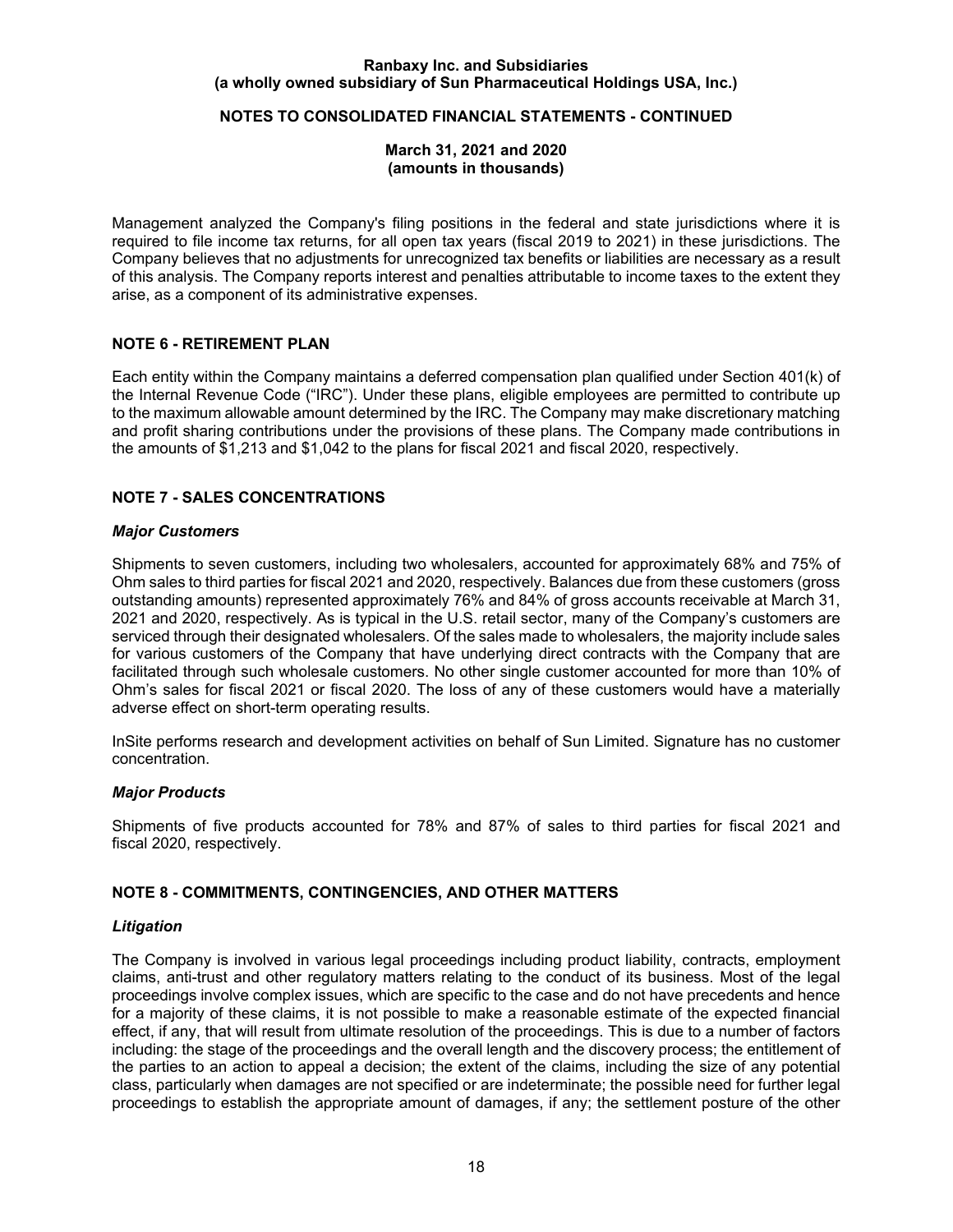## **NOTES TO CONSOLIDATED FINANCIAL STATEMENTS - CONTINUED**

## **March 31, 2021 and 2020 (amounts in thousands)**

parties to the litigation and any other factors that may have a material effect on the litigation. Management makes an assessment of likely outcome, based on the views of internal legal counsel and in consultation with external legal counsel representing the Company. The Company also believes that disclosure of the amount sought by plaintiffs, generally would not be meaningful because historical evidence indicates that the amounts settled (if any) are significantly different from those claimed by plaintiffs. Some of the legal claims against the Company, if decided against the Company, may result in a material impact on consolidated results of operations or cash flows of a given period during which the claim is settled.

## *Product Liability and Insurance*

The Company currently maintains a product liability insurance policy, which provides coverage on a claims made basis and is subject to annual renewal. In addition, the Company maintains policies for property, workers' compensation and officers' and directors' liability and other general liability claims. There can be no assurance that the coverage limits of these policies will be adequate to cover the Company's liabilities, should they occur, or that such insurance may not be available in the future on acceptable terms or at all.

#### *Antitrust - Ranbaxy Generic Drug Application*

Sun Limited and certain US subsidiaries are a defendant in a number of putative class action lawsuits and individual actions brought by purchasers and payors in the U.S. alleging that the defendant violated antitrust laws and the Racketeer Influenced and Corrupt Organizations Act, with respect to its ANDAs for Valganciclovir, Valsartan and Esomeprazole. The cases have been transferred to the U.S. District Court for the District of Massachusetts for coordinated proceedings. The cases are proceeding in discovery. The parties' class certification motions currently are pending before the court and have not yet been resolved. This lawsuit is currently scheduled for trial in January 2022.

## *Economic Uncertainty*

The outbreak of a novel coronavirus (COVID-19), which the World Health Organization declared in March 2020 to be a pandemic, continues to spread throughout the United States of America and the globe. Many United States governors issued temporary executive orders that, among other stipulations, effectively prohibit in-person work activities for most industries and businesses, having the effect of suspending or severely curtailing operations. The extent of the ultimate impact of the pandemic on the Company's operational and financial performance will depend on various developments, including the duration and spread of the outbreak, and its impact on customers, employees, and vendors, all of which cannot be reasonably predicted at this time. While management reasonably expects the COVID-19 outbreak to negatively impact the Company's consolidated financial condition, operating results, and timing and amounts of cash flows, the related financial consequences and duration are highly uncertain.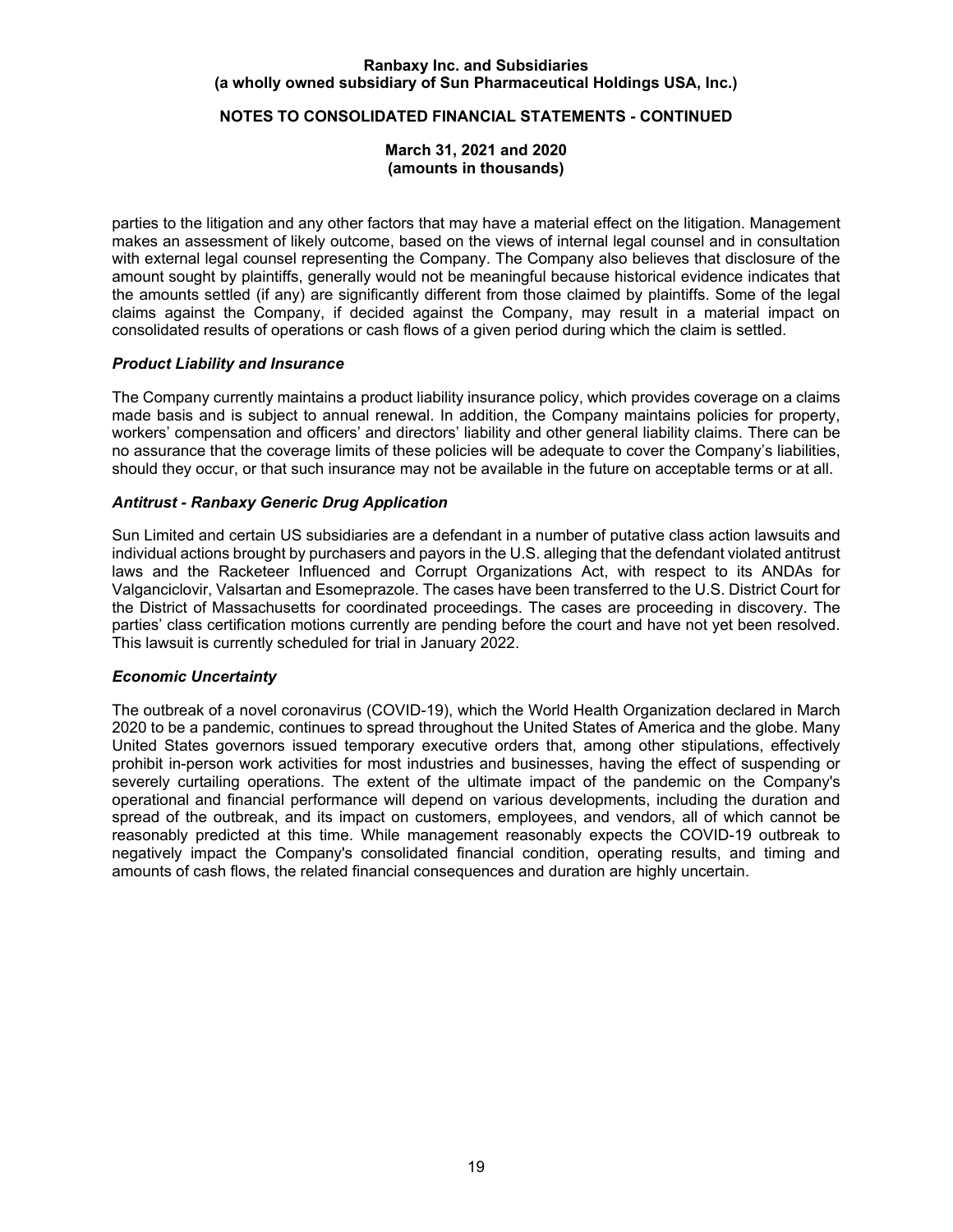## **NOTES TO CONSOLIDATED FINANCIAL STATEMENTS - CONTINUED**

## **March 31, 2021 and 2020 (amounts in thousands)**

## **NOTE 9 - RELATED PARTY TRANSACTIONS INCLUDING NONCASH CAPITAL CONTRIBUTION**

The Company conducts business with affiliates related through common ownership and management control, which involves the selling and purchasing of goods and cross utilization of resources. The following is a summary of the transactions and year-end balances with these affiliates as of and for the years ended March 31:

|                                   | 2021 |                          |   | 2020    |
|-----------------------------------|------|--------------------------|---|---------|
| Due to related parties            | \$   | 94.568                   | S | 88.720  |
| Revenue recognized                |      | 46,540                   |   | 105,863 |
| Inventory purchases               |      | 12,495                   |   | 6,352   |
| Allocated income taxes receivable |      | $\overline{\phantom{0}}$ |   | 6.877   |
| Allocated income taxes payable    |      | 49                       |   |         |
| Allocated income tax benefit      |      | (78)                     |   | (471)   |

# **NOTE 10 - SUBSEQUENT EVENTS**

In preparing these consolidated financial statements, management has evaluated, for potential recognition or disclosure, significant events or transactions that occurred during the period subsequent to March 31, 2021, the most recent consolidated balance sheet presented herein, through July 16, 2021, the date these consolidated financial statements were available to be issued. No significant such events or transactions were identified.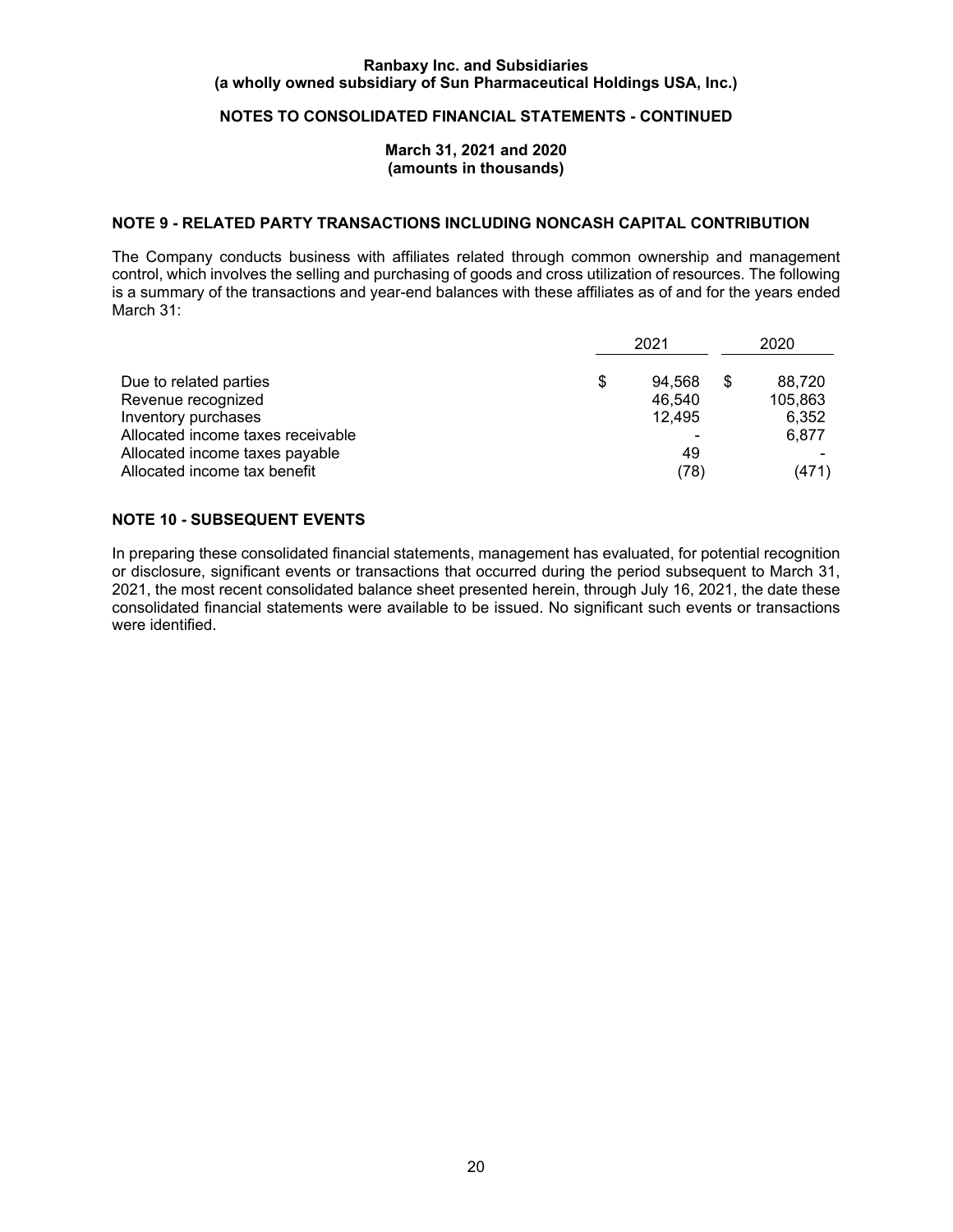SUPPLEMENTARY CONSOLIDATING INFORMATION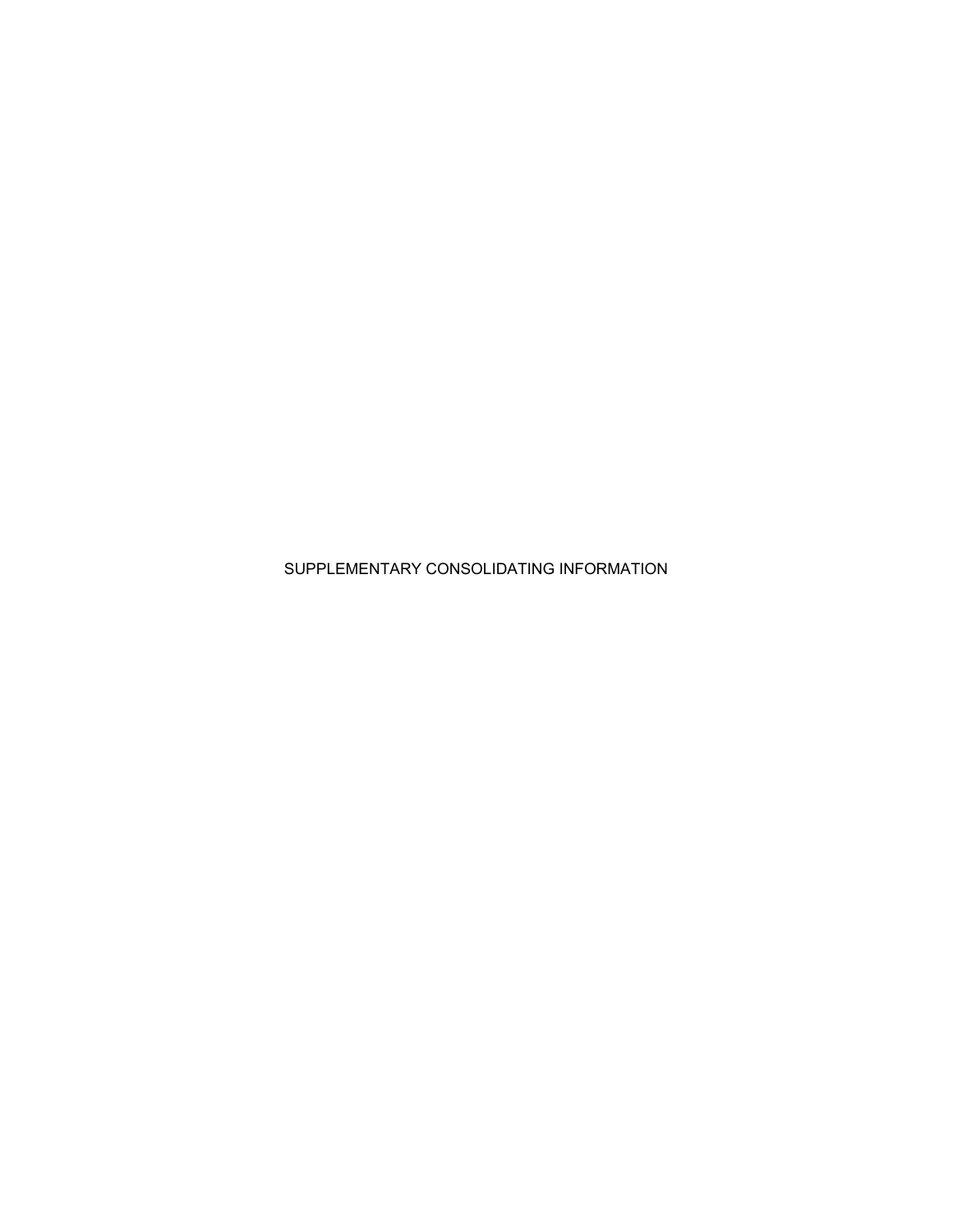

GRANT THORNTON LLP

757 Third Ave., 9<sup>th</sup> Floor New York, NY 10017

 $-12125990100$ 

 $F + 1 212 370 4250$ 

#### **REPORT OF INDEPENDENT CERTIFIED PUBLIC ACCOUNTANTS ON SUPPLEMENTARY CONSOLIDATING INFORMATION**

Board of Directors and Shareholder Ranbaxy Inc. and Subsidiaries

We have audited, in accordance with auditing standards generally accepted in the United States of America, the consolidated financial statements of Ranbaxy Inc. (a Delaware corporation) and subsidiaries as of and for the year ended March 31, 2021, and our report thereon dated July 16, 2021 expressed an unmodified opinion on those consolidated financial statements. Our audit was performed for the purpose of forming an opinion on these consolidated financial statements as a whole.

The accompanying consolidating information is presented for purposes of additional analysis, rather than to present the financial position and results of operations of the individual entities, and is not a required part of the consolidated financial statements. Such supplementary information is the responsibility of management and was derived from and relates directly to the underlying accounting and other records used to prepare the consolidated financial statements. The information has been subjected to the auditing procedures applied in the audit of the consolidated financial statements and certain additional procedures. These additional procedures included comparing and reconciling the information directly to the underlying accounting and other records used to prepare the consolidated financial statements or to the consolidated financial statements themselves, and other additional procedures in accordance with auditing standards generally accepted in the United States of America. In our opinion, the consolidating information is fairly stated, in all material respects, in relation to the consolidated financial statements as a whole.

#### **Other matter**

The consolidated financial statements of Ranbaxy Inc. and subsidiaries as of and for the year ended March 31, 2020 were audited by other auditors. Those auditors expressed an unmodified opinion on those 2020 consolidated financial statements in their report dated July 6, 2020. Those auditors' report also stated that the supplementary consolidating information as of and for the year ended March 31, 2020 was fairly stated, in all material respects, in relation to the consolidated financial statements as a whole.

New York, New York July 16, 2021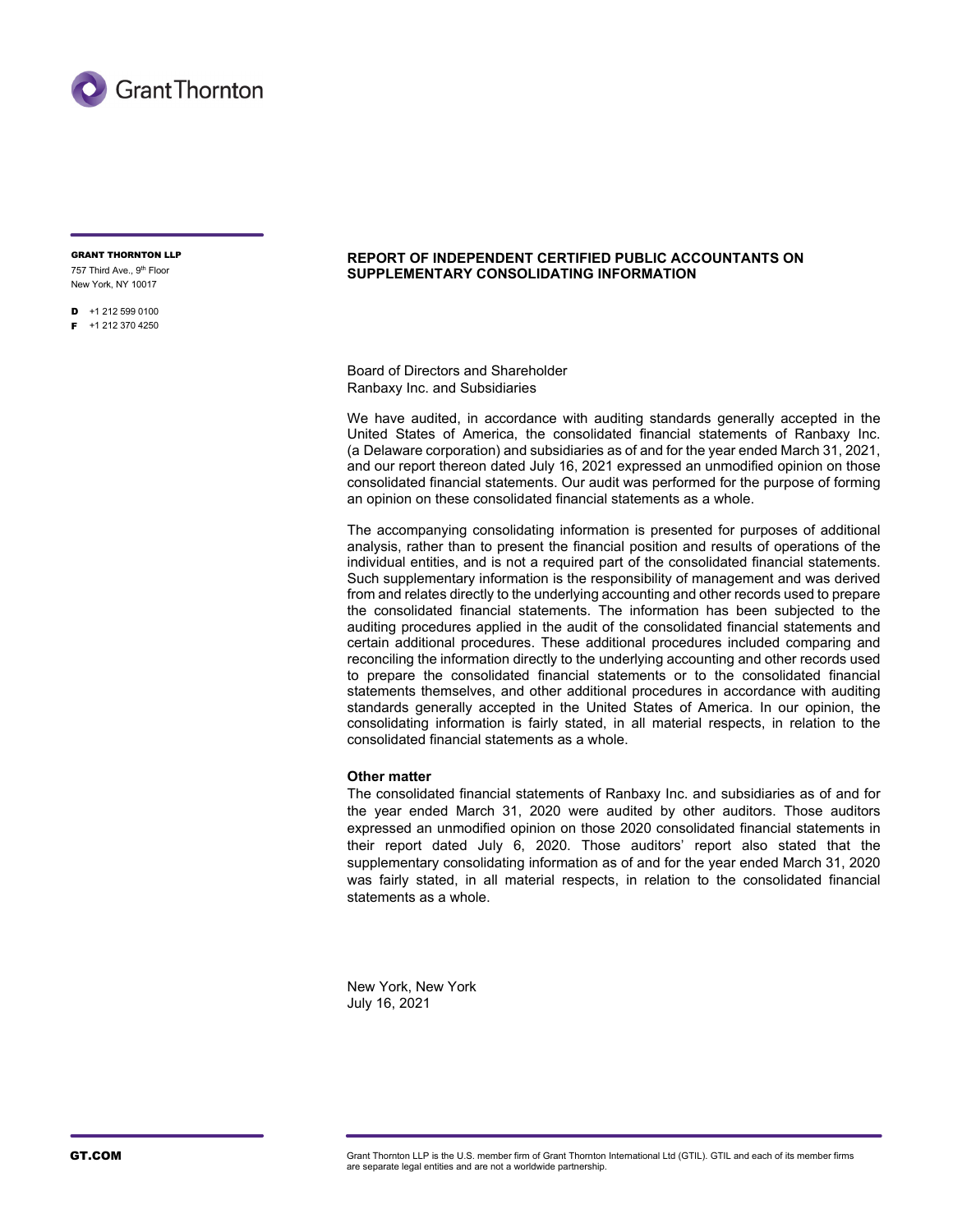#### **CONSOLIDATING BALANCE SHEET**

# **March 21, 2021 (amounts in thousands)**

|                                   |              | Ohm           |                  |                |           |                     |         |
|-----------------------------------|--------------|---------------|------------------|----------------|-----------|---------------------|---------|
|                                   | Ranbaxy,     | Laboratories, | Ranbaxy          | Consolidating  |           | <b>Consolidated</b> |         |
| <b>ASSETS</b>                     | Inc.         | Inc.          | <b>Signature</b> | <b>Entries</b> |           | <b>Total</b>        |         |
|                                   |              |               |                  |                |           |                     |         |
| <b>Current assets</b>             |              |               |                  |                |           |                     |         |
| Cash and cash equivalents         | \$           | \$            | \$<br>50         | \$             |           | \$                  | 50      |
| Accounts receivable, net          |              | 5,200         |                  |                |           |                     | 5,200   |
| Inventories                       |              | 42,127        |                  |                |           |                     | 42,127  |
| Prepaid expenses                  |              | 455           |                  |                |           |                     | 455     |
| Total current assets              |              | 47,782        | 50               |                |           |                     | 47,832  |
| Property, plant and equipment     |              |               |                  |                |           |                     |         |
| Land                              |              | 560           |                  |                |           |                     | 560     |
| <b>Buildings and improvements</b> | 4,577        | 76,837        |                  |                |           |                     | 81,414  |
| Equipment                         | 5,372        | 109,675       |                  |                |           |                     | 115,047 |
| Furniture and fixtures            | 1,384        | 2,371         |                  |                |           |                     | 3,755   |
| Construction in process           | 45           | 3,128         |                  |                |           |                     | 3,173   |
| Total                             | 11,378       | 192,571       |                  |                |           |                     | 203,949 |
| Less accumulated depreciation     | 4,002        | 127,520       |                  |                |           |                     | 131,522 |
| Net property, plant and equipment | 7,376        | 65,051        |                  |                |           |                     | 72,427  |
| Investments                       | 23,893       |               |                  |                | (23, 893) |                     |         |
| Goodwill                          |              | 7,414         |                  |                |           |                     | 7,414   |
| Deferred income taxes allocated   | (59)         | 2,980         |                  |                |           |                     | 2,921   |
| <b>Total assets</b>               | \$<br>31,210 | \$<br>123,227 | \$<br>50         | \$             | (23, 893) | \$                  | 130,594 |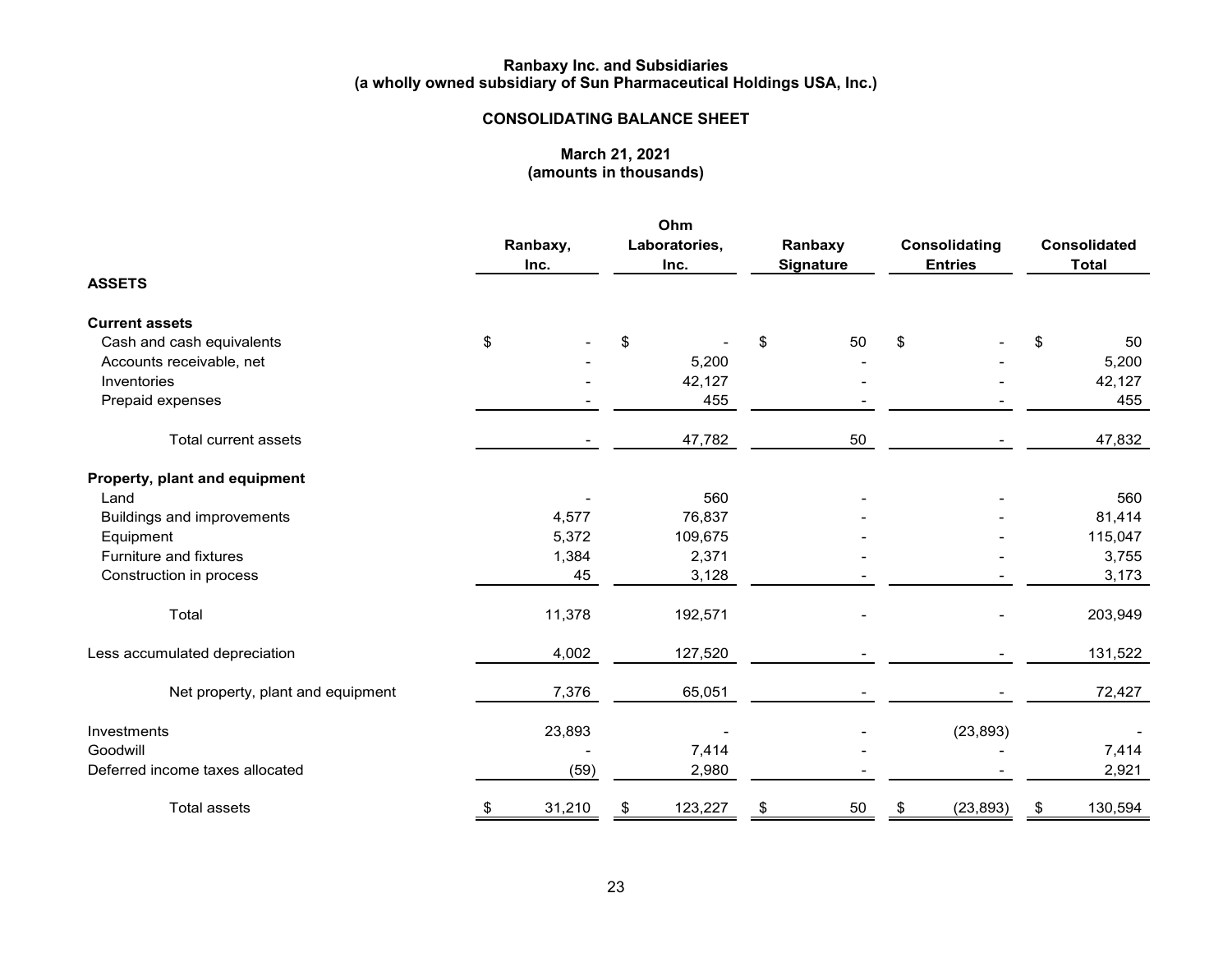## **CONSOLIDATING BALANCE SHEET - CONTINUED**

# **March 21, 2021 (amounts in thousands)**

|                                               | Ohm  |           |    |               |                  |           |                |           |                     |           |
|-----------------------------------------------|------|-----------|----|---------------|------------------|-----------|----------------|-----------|---------------------|-----------|
|                                               |      | Ranbaxy,  |    | Laboratories, | Ranbaxy          |           | Consolidating  |           | <b>Consolidated</b> |           |
|                                               | Inc. |           |    | Inc.          | <b>Signature</b> |           | <b>Entries</b> |           | <b>Total</b>        |           |
| <b>LIABILITIES AND SHAREHOLDER'S EQUITY</b>   |      |           |    |               |                  |           |                |           |                     |           |
| <b>Current liabilities</b>                    |      |           |    |               |                  |           |                |           |                     |           |
| Accounts payable - trade                      | \$   | 567       | \$ | 5,767         | \$               |           | \$             |           | \$                  | 6,334     |
| Accrued expenses                              |      | 425       |    | 8,510         |                  |           |                |           |                     | 8,935     |
| Due to related parties                        |      | 9,568     |    | 98,339        |                  | (13, 282) |                | (57)      |                     | 94,568    |
| Income tax payable                            |      |           |    | 49            |                  |           |                |           |                     | 49        |
| <b>Total liabilities</b>                      |      | 10,560    |    | 112,665       |                  | (13, 282) |                | (57)      |                     | 109,886   |
| Shareholder's equity                          |      |           |    |               |                  |           |                |           |                     |           |
| Controlling interest                          |      |           |    |               |                  |           |                |           |                     |           |
| Common stock                                  |      | 13,000    |    | 239           |                  |           |                | (239)     |                     | 13,000    |
| Additional paid-in capital                    |      | 46,893    |    | 18,453        |                  |           |                | (18, 453) |                     | 46,893    |
| (Accumulated deficit) retained earnings       |      | (39, 243) |    | (8, 130)      |                  |           |                | 8,130     |                     | (39, 243) |
| Total controlling interest                    |      | 20,650    |    | 10,562        |                  |           |                | (10, 562) |                     | 20,650    |
| Members' equity                               |      |           |    |               |                  | 13,274    |                | (13, 274) |                     |           |
| Noncontrolling interest                       |      |           |    |               |                  | 58        |                |           |                     | 58        |
| Total shareholder's/members' equity (deficit) |      | 20,650    |    | 10,562        |                  | 13,332    |                | (23, 836) |                     | 20,708    |
| Total liabilities and shareholder's equity    | \$   | 31,210    | \$ | 123,227       | \$               | 50        | \$             | (23, 893) | \$                  | 130,594   |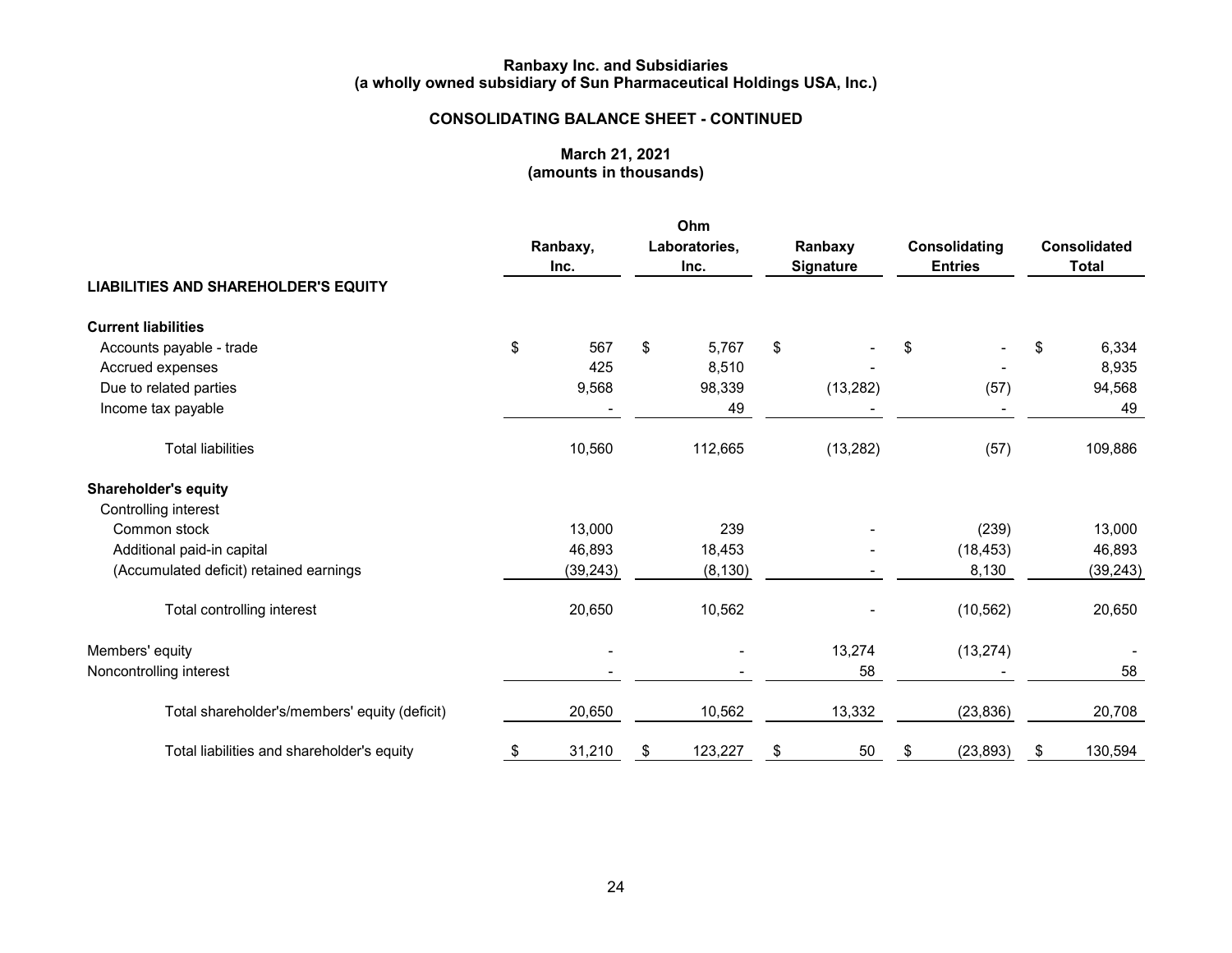#### **CONSOLIDATING BALANCE SHEET**

# **March 21, 2020 (amounts in thousands)**

|                                           |    |          |    | Ohm           |    |                      |         |           |               |                |                     |         |
|-------------------------------------------|----|----------|----|---------------|----|----------------------|---------|-----------|---------------|----------------|---------------------|---------|
|                                           |    | Ranbaxy, |    | Laboratories, |    | <b>InSite Vision</b> | Ranbaxy |           | Consolidating |                | <b>Consolidated</b> |         |
|                                           |    | Inc.     |    | Inc.          |    | Inc.                 |         | Signature |               | <b>Entries</b> | <b>Total</b>        |         |
| <b>ASSETS</b>                             |    |          |    |               |    |                      |         |           |               |                |                     |         |
| <b>Current assets</b>                     |    |          |    |               |    |                      |         |           |               |                |                     |         |
| Cash and cash equivalents                 | \$ | (916)    | \$ | (597)         | \$ | 2,595                | \$      | 49        | \$            |                | \$                  | 1,131   |
| Accounts receivable, net                  |    |          |    | 9,239         |    |                      |         |           |               |                |                     | 9,239   |
| Inventories                               |    |          |    | 44,405        |    |                      |         | 64        |               |                |                     | 44,469  |
| Allocated income tax receivable (payable) |    | 4,732    |    | 3,531         |    | (1, 386)             |         |           |               |                |                     | 6,877   |
| Prepaid expenses                          |    |          |    | 449           |    | 343                  |         |           |               |                |                     | 792     |
| Total current assets                      |    | 3,816    |    | 57,027        |    | 1,552                |         | 113       |               |                |                     | 62,508  |
| Property, plant and equipment             |    |          |    |               |    |                      |         |           |               |                |                     |         |
| Land                                      |    |          |    | 560           |    |                      |         |           |               |                |                     | 560     |
| Buildings and improvements                |    | 4,577    |    | 76,089        |    |                      |         |           |               |                |                     | 80,666  |
| Equipment                                 |    | 5,372    |    | 106,664       |    |                      |         |           |               |                |                     | 112,036 |
| Furniture and fixtures                    |    | 1,384    |    | 2,175         |    |                      |         |           |               |                |                     | 3,559   |
| Construction in process                   |    | 55       |    | 6,896         |    |                      |         |           |               |                |                     | 6,951   |
| Total                                     |    | 11,388   |    | 192,384       |    |                      |         |           |               |                |                     | 203,772 |
| Less accumulated depreciation             |    | 3,016    |    | 120,655       |    |                      |         |           |               |                |                     | 123,671 |
| Net property, plant and equipment         |    | 8,372    |    | 71,729        |    |                      |         |           |               |                |                     | 80,101  |
| Investment in unconsolidated subsidiaries |    | 44,775   |    |               |    |                      |         |           |               | (44, 775)      |                     |         |
| Goodwill                                  |    |          |    | 7,414         |    | 2,552                |         |           |               |                |                     | 9,966   |
| Allocated deferred income taxes           |    | 1,806    |    | 2,601         |    | (444)                |         |           |               |                |                     | 3,963   |
| Total assets                              | \$ | 58,769   | \$ | 138,771       | \$ | 3,660                | \$      | 113       | \$            | (44, 775)      | \$                  | 156,538 |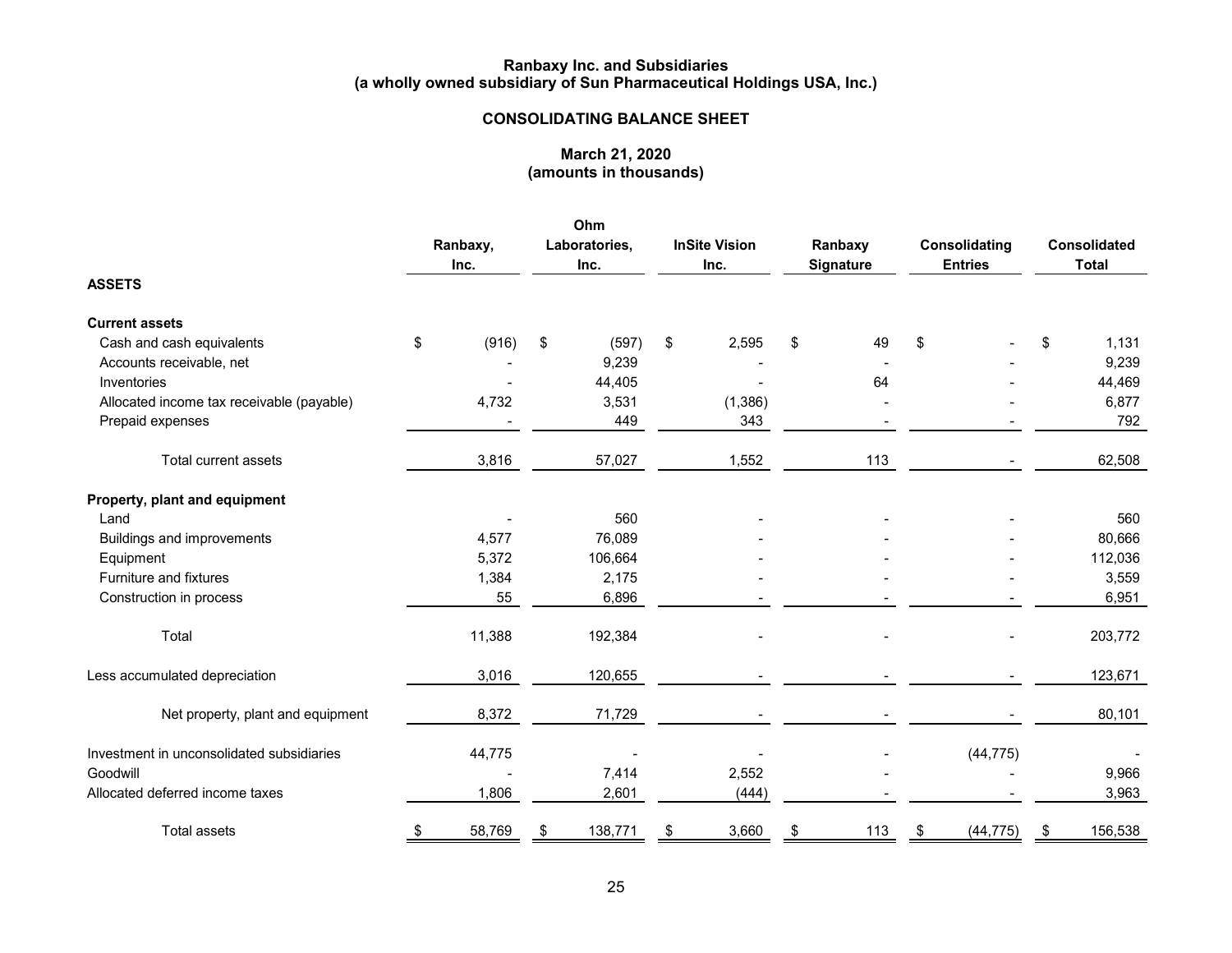## **CONSOLIDATING BALANCE SHEET - CONTINUED**

# **March 21, 2020 (amounts in thousands)**

|                                               |      |          |      | Ohm           |      |                      |                  |           |                |               |              |                     |  |
|-----------------------------------------------|------|----------|------|---------------|------|----------------------|------------------|-----------|----------------|---------------|--------------|---------------------|--|
|                                               |      | Ranbaxy, |      | Laboratories, |      | <b>InSite Vision</b> |                  | Ranbaxy   |                | Consolidating |              | <b>Consolidated</b> |  |
|                                               | Inc. |          | Inc. |               | Inc. |                      | <b>Signature</b> |           | <b>Entries</b> |               | <b>Total</b> |                     |  |
| <b>LIABILITIES AND SHAREHOLDER'S EQUITY</b>   |      |          |      |               |      |                      |                  |           |                |               |              |                     |  |
| <b>Current liabilities</b>                    |      |          |      |               |      |                      |                  |           |                |               |              |                     |  |
| Accounts payable - trade                      | \$   | 638      | \$   | 5,443         | S    | 1,387                | \$               |           | \$             |               | \$           | 7,468               |  |
| Accrued expenses                              |      | 539      |      | 7,163         |      | 213                  |                  |           |                |               |              | 7,915               |  |
| Due to related parties                        |      | 6,189    |      | 87,630        |      | 7,945                |                  | (13, 044) |                |               |              | 88,720              |  |
| <b>Total liabilities</b>                      |      | 7,366    |      | 100,236       |      | 9,545                |                  | (13, 044) |                |               |              | 104,103             |  |
| Shareholder's equity                          |      |          |      |               |      |                      |                  |           |                |               |              |                     |  |
| Controlling interest                          |      |          |      |               |      |                      |                  |           |                |               |              |                     |  |
| Common stock                                  |      | 13,000   |      | 239           |      |                      |                  |           |                | (239)         |              | 13,000              |  |
| Additional paid-in capital                    |      | 46,893   |      | 18,453        |      |                      |                  |           |                | (18, 453)     |              | 46,893              |  |
| (Accumulated deficit) retained earnings       |      | (8, 490) |      | 19,843        |      | (5,885)              |                  |           |                | (13,958)      |              | (8,490)             |  |
| Total controlling interest                    |      | 51,403   |      | 38,535        |      | (5,885)              |                  |           |                | (32,650)      |              | 51,403              |  |
| Members' equity                               |      |          |      |               |      |                      |                  | 12,125    |                | (12, 125)     |              |                     |  |
| Noncontrolling interest                       |      |          |      |               |      |                      |                  | 1,032     |                |               |              | 1,032               |  |
| Total shareholder's/members' equity (deficit) |      | 51,403   |      | 38,535        |      | (5,885)              |                  | 13,157    |                | (44, 775)     |              | 52,435              |  |
| Total liabilities and shareholder's equity    | \$   | 58,769   | \$   | 138,771       | \$   | 3,660                | \$               | 113       | - \$           | (44, 775)     | \$           | 156,538             |  |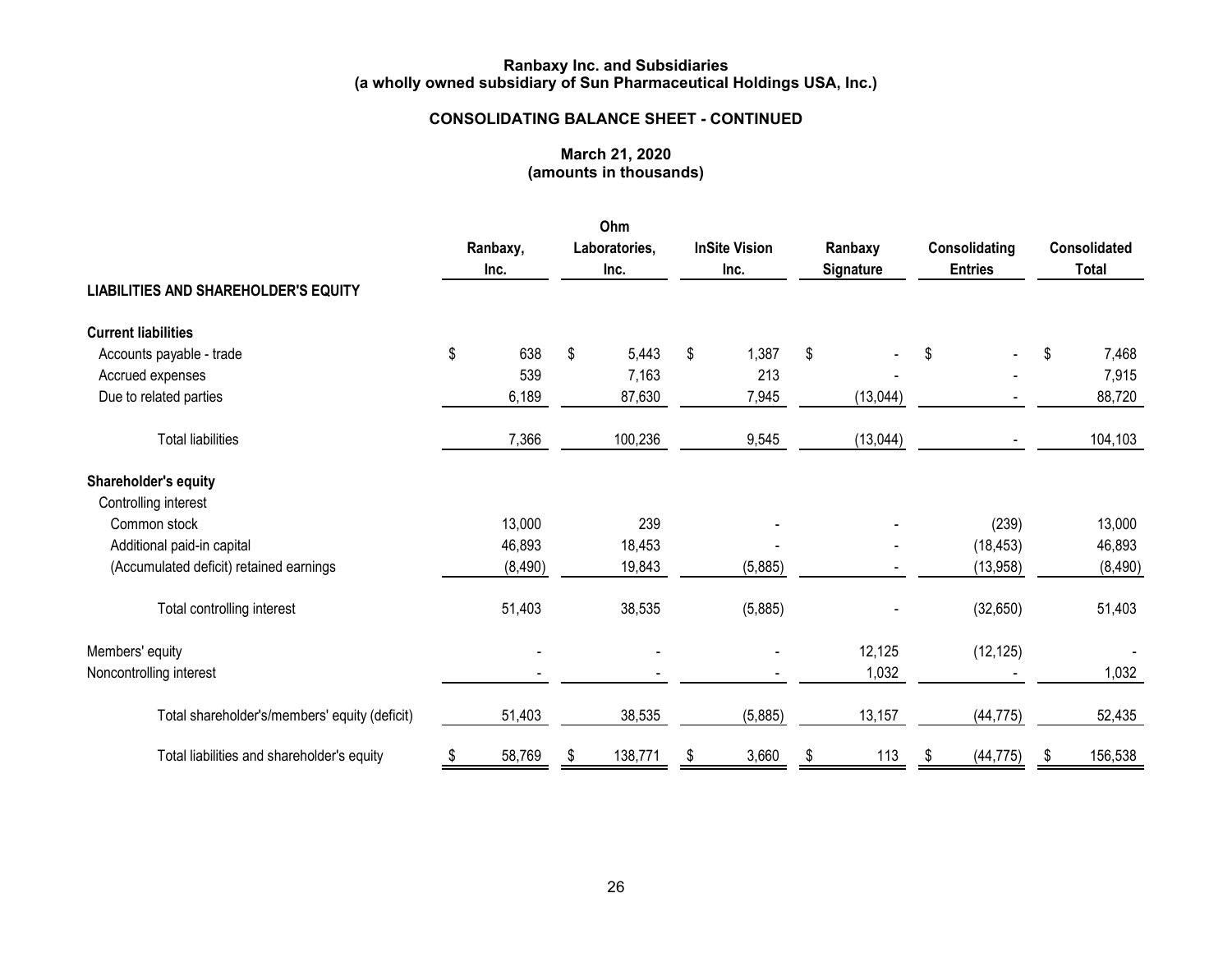#### **CONSOLIDATING STATEMENT OF OPERATIONS**

# **Year ended March 21, 2021 (amounts in thousands)**

|                                                             | Ranbaxy,<br>Inc. | Ohm<br>Laboratories,<br>Inc. | Ranbaxy<br>Signature   | Consolidating<br><b>Entries</b> | <b>Consolidated</b><br><b>Total</b> |
|-------------------------------------------------------------|------------------|------------------------------|------------------------|---------------------------------|-------------------------------------|
| Sales, net                                                  | \$               | \$<br>92,395                 | 2,408<br>\$            | \$                              | \$<br>94,803                        |
| Research and development revenue<br>Other operating revenue |                  | 300                          |                        |                                 | 300                                 |
|                                                             |                  |                              |                        |                                 |                                     |
| Total revenue                                               |                  | 92,695                       | 2,408                  |                                 | 95,103                              |
| Cost of goods sold                                          |                  | 102,052                      | 100                    |                                 | 102,152                             |
| Selling, general and administrative expenses                | 3,321            | 10,948                       | 606                    |                                 | 14,875                              |
| Research and development costs                              |                  | 8,432                        |                        |                                 | 8,432                               |
| Loss on disposal of property, plant and equipment           |                  | (78)                         |                        |                                 | (78)                                |
| Operating (loss) income                                     | (3,321)          | (28, 659)                    | 1,702                  |                                 | (30, 278)                           |
| Other expense                                               |                  |                              |                        |                                 |                                     |
| Equity in losses from unconsolidated subsidiaries           | 26,824           |                              |                        | (26, 824)                       |                                     |
| (Loss) income before income tax allocation                  | (30, 145)        | (28, 659)                    | 1,702                  | 26,824                          | (30, 278)                           |
| Allocated income tax benefit                                | 608              | (686)                        |                        |                                 | (78)                                |
| Net (loss) income                                           | (30, 753)        | (27, 973)                    | 1,702                  | 26,824                          | (30, 200)                           |
| Net income attributable to noncontrolling interest          |                  |                              | 553                    |                                 | 553                                 |
| Net (loss) income attributable to controlling interest      | (30, 753)<br>\$  | (27, 973)<br>\$              | 1,149<br>$\frac{1}{2}$ | 26,824<br>\$                    | (30, 753)<br>\$                     |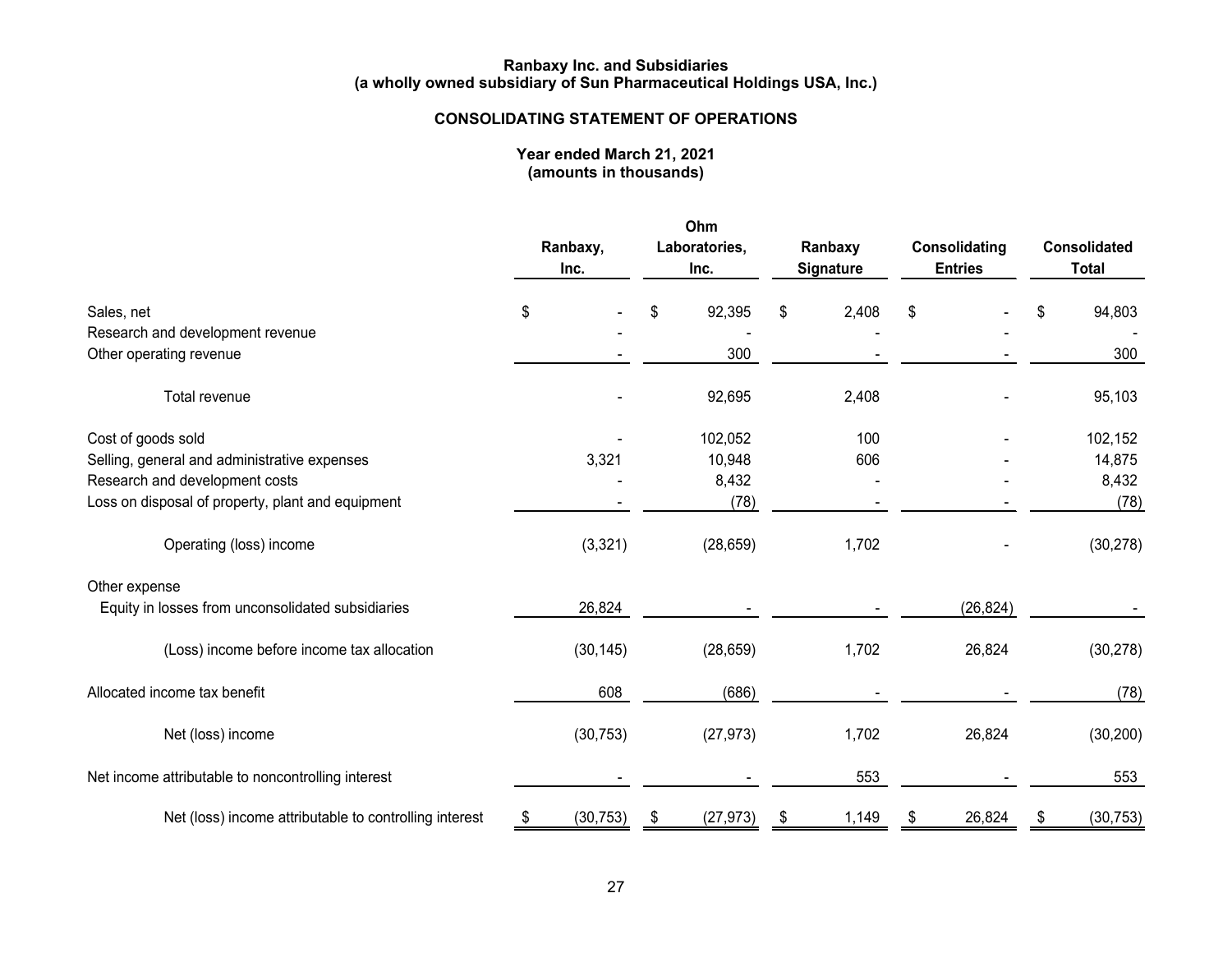## **CONSOLIDATING STATEMENT OF OPERATIONS**

# **Year ended March 21, 2020 (amounts in thousands)**

|                                                        | Ranbaxy,<br>Inc. | Ohm<br>Laboratories,<br>Inc. | <b>InSite Vision</b><br>Inc. | Ranbaxy<br>Signature | Consolidating<br><b>Entries</b> | Consolidated<br><b>Total</b> |
|--------------------------------------------------------|------------------|------------------------------|------------------------------|----------------------|---------------------------------|------------------------------|
| Sales, net                                             | \$               | 152,038<br>\$                | \$                           | \$<br>7,146          | \$                              | 159,184<br>\$                |
| Research and development revenue                       |                  |                              | 8,031                        |                      |                                 | 8,031                        |
| Other operating revenue                                |                  |                              | 1,000                        |                      |                                 | 1,000                        |
| Total revenue                                          |                  | 152,038                      | 9,031                        | 7,146                |                                 | 168,215                      |
| Cost of goods sold                                     |                  | 92,657                       |                              | 426                  |                                 | 93,083                       |
| Selling, general and administrative expenses           | 3,182            | 70,827                       |                              | 2,647                |                                 | 76,656                       |
| Research and development costs                         |                  | 6,549                        | 8,016                        |                      |                                 | 14,565                       |
| Loss on disposal of property, plant and equipment      |                  |                              | 26<br>10                     |                      |                                 | 36                           |
| Operating (loss) income                                | (3, 182)         | (18,005)                     | 989                          | 4,073                |                                 | (16, 125)                    |
| Other expense                                          |                  |                              |                              |                      |                                 |                              |
| Equity in losses from unconsolidated subsidiaries      | (13, 235)        |                              |                              |                      | 13,235                          |                              |
| (Loss) income before income tax allocation             | (16, 417)        | (18,005)                     | 989                          | 4,073                | 13,235                          | (16, 125)                    |
| Allocation of income taxes (benefit)                   | 561              | (681)                        | (351)                        |                      |                                 | (471)                        |
| Net (loss) income                                      | (16, 978)        | (17, 324)                    | 1,340                        | 4,073                | 13,235                          | (15, 654)                    |
| Net income attributable to noncontrolling interest     |                  |                              |                              | 1,324                |                                 | 1,324                        |
| Net (loss) income attributable to controlling interest | (16, 978)<br>\$  | (17, 324)                    | 1,340                        | 2,749                | 13,235                          | (16, 978)<br>\$              |